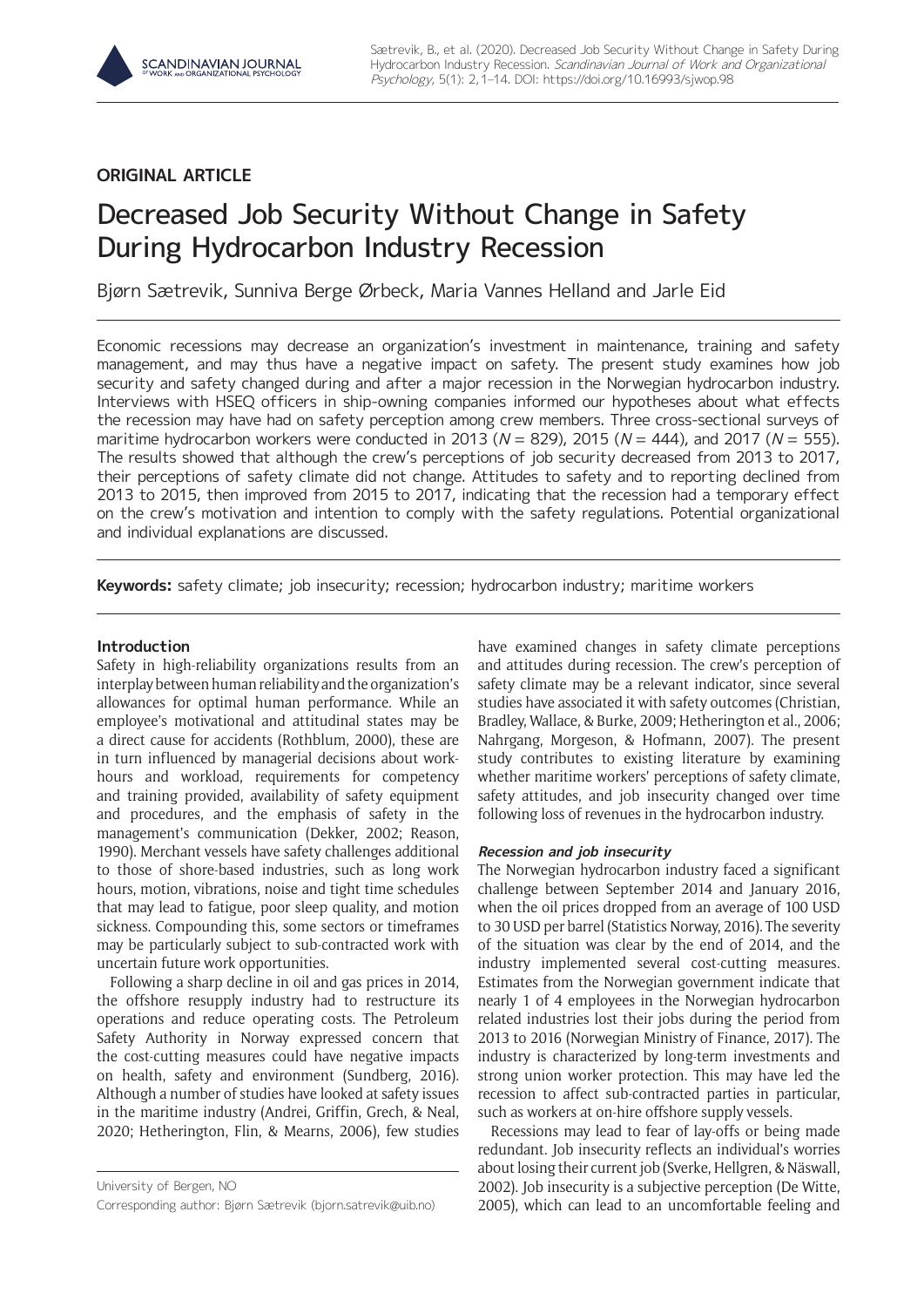a state of powerlessness. For instance, personality and previous unemployment experiences may influence how secure a person feels in their current job (Lübke & Erlinghagen, 2014). Employees may feel insecure even if their job is objectively secure and vice versa, which can be aggravated by poor communication from the management (Burchell, 1999). It may therefore be reasonable to measure not only the perceived risk of being made redundant, but also intentions to leave voluntarily, and whether one is comfortable in one's current employment.

Unlike other types of work stressors such as conflict and time pressure, job insecurity serves as a constant stressor that cannot readily be resolved (Lee, Huang, & Ashford, 2018). Prolonged job insecurity may in fact have more detrimental effects on a worker's psychological health than actually being made redundant (Dekker & Schaufeli, 1995). Perceived job insecurity therefore constitutes a major source of stress, which may both distract from working safely, and may lead the workers to give safety a lower priority in day-to-day work decisions. Probst and Brubaker (2001) found that employees who reported high levels of job insecurity were more often involved in workplace injuries and accidents than workers who reported low job insecurity.

The fact that job insecurity perceptions are subjective indicate that it need not correspond directly to the company's financial state (Burchell, 1999; Erlinghagen, 2007; Mau, Mewes, & Schöneck, 2012), as a range of other factors and conditions can influence it. Education level, type of work and employment type have been associated with job insecurity perceptions (Anderson & Pontusson, 2007; De Witte, 2005; Erlinghagen, 2007; Näswall & De Witte, 2016). The personality trait 'negative affectivity' may lead workers with a pessimistic perspective on their job prospects in the industry to perceive their job to be less secure than other workers (De Witte, 2005). Sverke and Hellgren (2002) suggested that one should distinguish between subjective antecedents of job insecurity (perceived employability, perceived control, family responsibility and a need for security) and objective antecedents (characteristics of the labor market, organizational change and an uncertain future for the organization). In the same vein, Lübke and Erlinghagen (2014) proposed that both individual characteristics like age, gender, health and education, and context like labor market characteristics, unemployment rate and welfare-state institutions may determine self-perceived job insecurity. A review (Keim et al., 2014) found that job insecurity increased with objective predictors such as age, manual labour, organizational change, and temporary work, and with subjective predictors such as a tendency to see events as being out of one's control, role ambiguity and conflict, and organizational communication, while it was moderated by country of origin, unemployment rate and organizational change.

#### **Safety in the maritime industry**

The maritime industry is one of the most hazardous occupations in the world (Håvold & Nesset, 2009). Roberts (2002) found that seafarers were 26.2 times more likely to have a fatal accident at work compared with other British workers. There are additional work-related hazards for maritime workers in the hydrocarbon industry, as it combines threats from both the industrial and the marine environment, involving potentially volatile and noxious hydrocarbon products. Hazards in the hydrocarbon industry include uncontrolled blowouts from hydrocarbon wells, exposure to toxic substances, explosions and fire, collisions, diving accidents, and transportation accidents (Mearns & Flin, 1995). Furthermore, a high cost of interrupting operations may increase the propensity to take risks. Uncontrollable weather conditions may complicate both normal operations and emergency operations. There are thus continuous catastrophic threats for the workers on the installations, in related industries and in the resupply chain.

Due to the inherent risks in the offshore hydrocarbon industry there have been continuous efforts to reduce the risk of human or technological error. Safety management systems, worker's attitudes and awareness are critical barriers in accident prevention. Hydrocarbon companies tend to be high-reliability organizations (Laporte & Consolini, 1991) with high demand for cost effective operations and a constant focus on safety behavior. An integrated model of workplace safety based on a literature review (Beus, McCord, & Zohar, 2016) emphasized the role of 'safety climate' as one of the antecedents of safety.

According to Zohar (2000), safety climate consists of employees having shared perceptions of safety-related procedures, practices and behaviors that are rewarded and supported. Zohar (1980) proposed that safety climate delineates which kinds of behaviors that are expected, rewarded and supported through signals and patterns in the organization's safety policies, practices and procedures. Zohar (2000) further argued that the safety climate perceptions can be understood as 'procedures-as-patterns', in the sense that workers develop an understanding of the 'relative priority of safety' and are thus less focused on individual procedures. Although there is some debate about how to conceptualize and measure safety climate (Griffin & Neal, 2000; Guldenmund, 2000), it remains a coherent concept (Zohar, 2010). Safety climate may generalize to other individual constructs related to safety, such as safety attitudes and safety compliant behavior.

The balance between safety, production goals and economic growth can be a dilemma for high-reliability organizations (Mearns, Whitaker, & Flin, 2003). There is reason to assume that a significant shift in revenues and an increased focus on effectivity and cutting costs may have an impact on safety-related behavior and priorities in the hydrocarbon industry. Safety climate serves as a roadmap for workers to assess the company's assignment of priority to competing values, for instance in weighting safety against productivity goals. Thus, an aspect of safety climate is the extent to which the espoused safety priorities correspond to how they are enacted in the day-to-day work (Zohar, 2000). If companies repeatedly fail to emphasize safety, workers may assume that it is subordinate to other goals, which in turn may weaken the safety climate and lead workers to base their decision on other values than safety (Zohar, 2000, 2010). This is also emphasized in Griffin and Neal's (2000) widely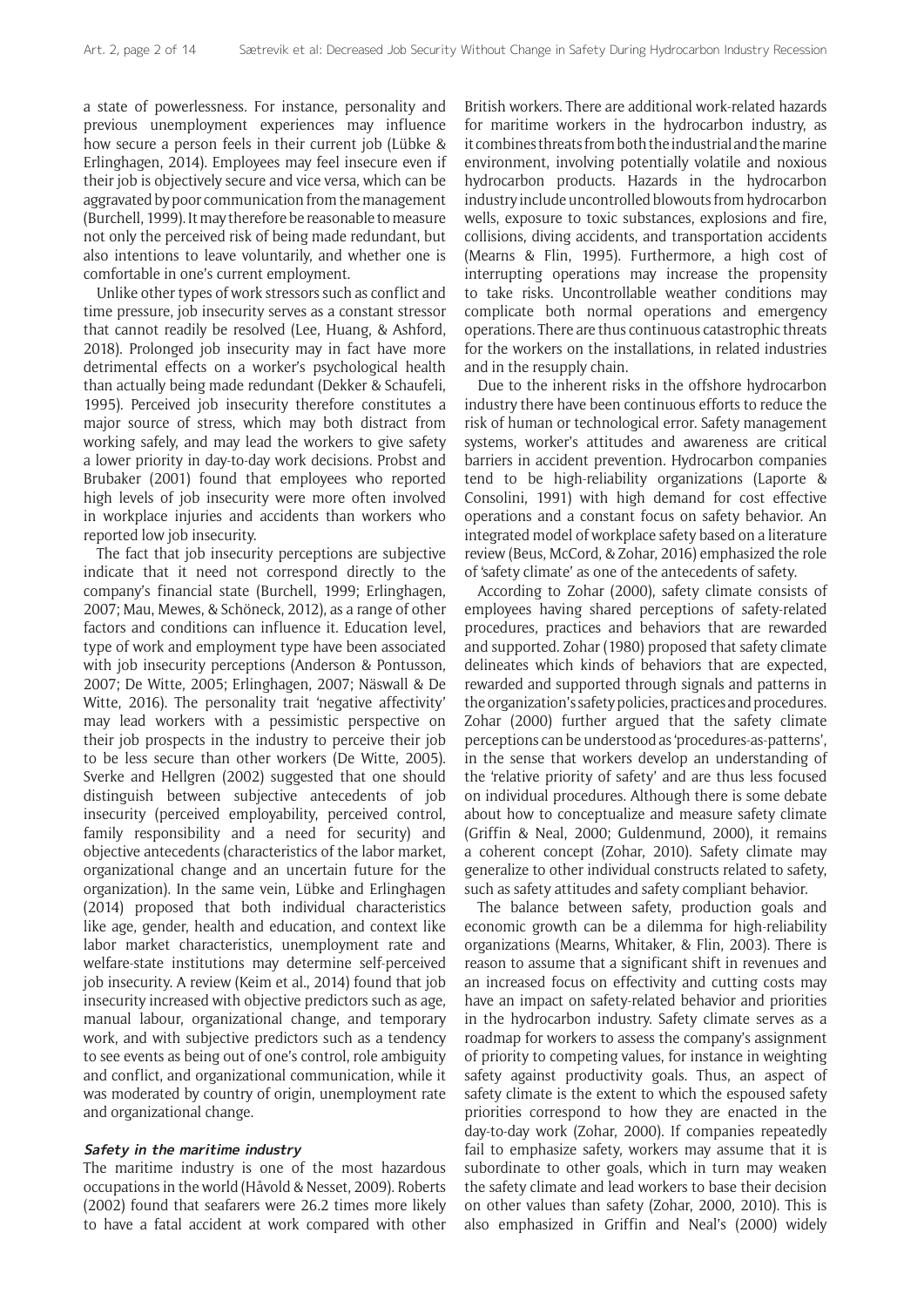accepted distinction between safety compliance and safety participation. Safety compliance involves carrying out prescribed safety activities to maintain workplace safety (e.g., wearing protective equipment, following safety procedures) whereas safety participation consists of discretionary behaviors that likewise impact workplace safety, though often indirectly (e.g., attending safety meetings, assisting coworkers under risky conditions).

#### **Economic determinants of safety**

The interest in job insecurity and its content, causes and consequences has increased over the last decades, as new technology, economy and safety policies have led to changes and developments in the work environment (Shoss, 2017). Previous studies have indicated that organizational restructuring and job insecurity are associated with negative outcomes, such as an increase in occupational injuries and accidents (Probst & Brubaker, 2001). The pursuit of multiple goals may be a major safety threat in resource-constrained systems (Dekker, 2001). Economic pressure from the financial recession may change employment relations, in the sense that jobs are outsourced to staffing agencies or complex subcontracting chains (McDermott & Hayes, 2018). Overall, this may weaken the regulatory oversight and create hazardous work practices as contractors attempt to cut costs due to economic pressure (Quinlan, Hampson, & Gregson, 2013).

A review by Hofmann, Jacobs, and Landy (1995) supported Zohar (1980) in demonstrating that the management's commitment to safety was an important factor for maintaining a healthy safety climate during a recession. A lack of management commitment to safety issues was associated with workers appraising workplace safety as less important. A marked downturn in the maritime industry during the global economic recession in 2009 led to a growing concern that reduced revenues would lead to an increased risk of maritime accidents (Bateman, 2014), and workers are more satisfied with the safety when their company has economic success (Schneider et al., 2003).

However, there are inconclusive findings for the relationship between profit and safety risks, which may indicate that it is not subject to a single type of mechanism with linear effects. Boone and Van Ours (2006) proposed two possible types of relationships between a company's economic viability and safety. Counter-cyclical effects are when a recession causes safety problems due to redundancy processes, for example due to efficiency taking a priority over safety. On the other hand, pro-cyclical effects may contribute to uphold or increase safety standards during a recession, for example due to reduced workload per employee when offshore activity is reduced. Such procyclical effects of recessions have been seen for health and safety (Catalano et al., 2011; Davies, Jones, & Nunez, 2009; Sønderstrup-Andersen & Bach, 2018). Madsen (2011) found that aviation companies that expected to break-even on profit targets were more inclined to take safety risks compared to companies anticipating high or low profit targets. Accidents are costly, and during recessions companies could be more motivated to avoid the loss of revenues caused by accidents. Moreover, the safety-record may be considered when hiring or renewing contracts for employees or for contractors, which may increase attention to safety when a recession increases competition.

#### **Current study, hypotheses and approach**

Based on the theoretical framework outlined above, we expect economic recessions to be associated with perceptions of safety and job security. The 2014 recession in the hydrocarbon industry provides a natural experiment to observe these relationships. Three extant datasets (collected in 2013, 2015 and 2017) measured safety perceptions among offshore maritime employees at time points preceding and throughout an economic recession. In order to develop and validate our research hypotheses, we performed four semi-structured interviews with experienced health, safety, environment and quality (HSEQ) officers. The interviews informed our understanding of how the ship-owning companies approached the recession in the hydrocarbon producing industry from 2013 to 2017 (as described in the Results section). The main purpose of the interviews was to set expectations for our two hypotheses about how safety factors and job insecurity had developed over time.

Our first hypothesis aimed to explore how the workers on offshore vessels perceive the safety climate, safety focus and safety attitudes over three time points. The 2013, 2015 and 2017 surveys measured before, during, and towards the end of the recession, respectively. According to the interviewees, the work to uphold and improve safety standards continued unabated during the recession. The HSEQ officers argued that the recession had not led to a decrease in safety climate or attitudes. Rather, they described that the safety-work had improved and that safety attitudes had become more internalized among the workers during this period. The interviews indicated that pro-cyclic mechanisms such as those outlined by Boone and Van Ours (2006) could have led to an increased safety awareness on board. Thus, our first hypothesis with four sub-sections will be as follows (all applying across the three time points, 2013, 2015, and 2017):

*Hypothesis 1a: Safety climate will show a linear increase. Hypothesis 1b: Safety focus will show a linear increase. Hypothesis 1c: Safety attitude will show a linear increase. Hypothesis 1d: Reporting attitude will show a linear increase.*

According to the HSEQ officers, the economic recession forced the companies to consider several cost-reducing strategies, including staffing reductions and changes to work shift schedules. This is in line with previous literature showing that economic austerity measures have an impact on health and job insecurity (Burke, Ng, & Wolpin, 2015; Sverke et al., 2002). The crewmembers thus had reason to be concerned about their future job prospects. From this, our second hypothesis was as follows: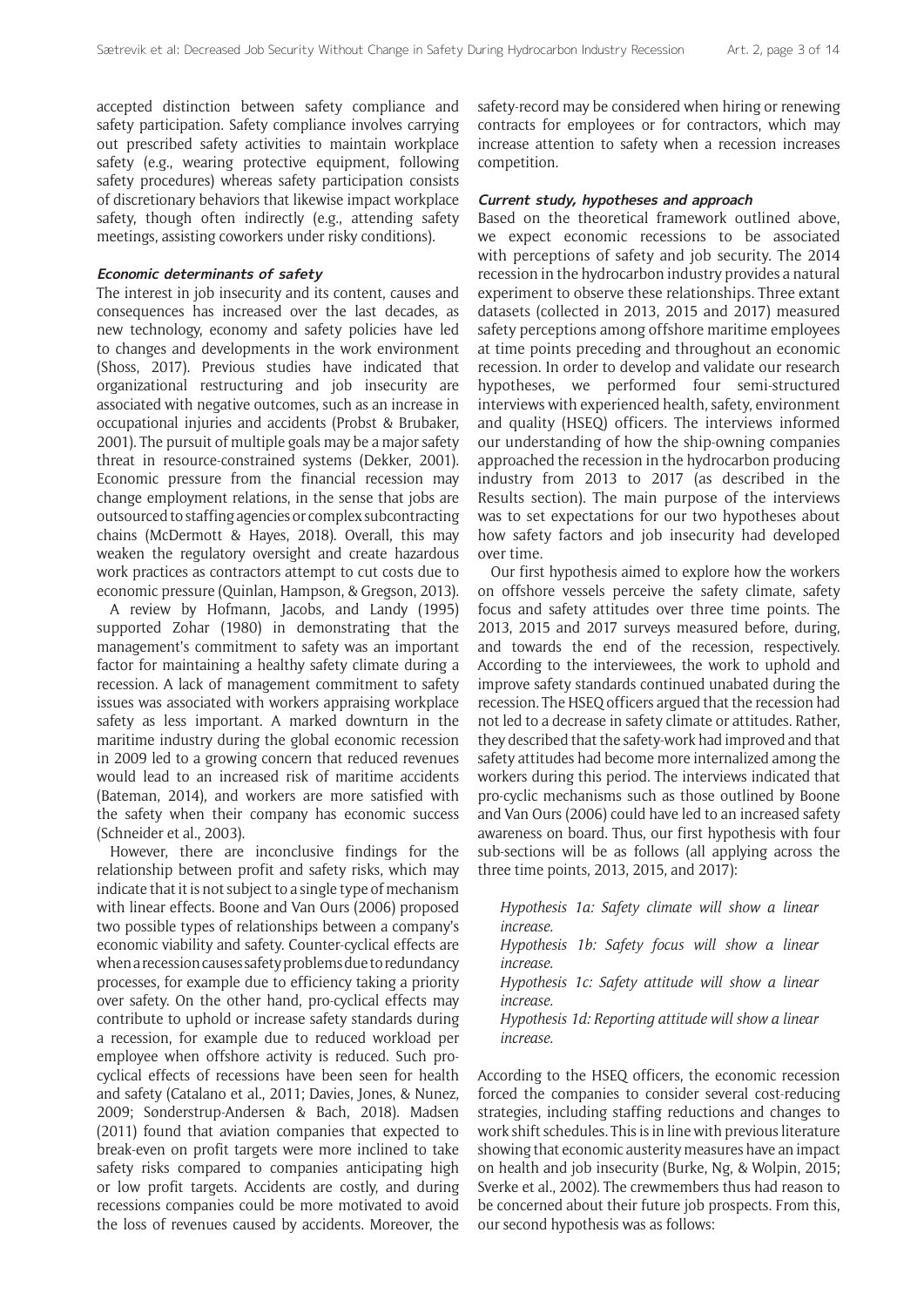*Hypothesis 2: Job insecurity perceptions among vessel employees will increase from 2013 to 2017.*

In the interest of transparency and improving the reproducibility and robustness of the research, we made the dataset and analysis scripts available online, along with a pre-registration of the hypotheses and the analysis plan. A pre-registration (Nosek, et al., 2018; van't Veer & Giner-Sorolla, 2016) involves specifying the research question, hypothesis, sample, or analysis approach in advance of collecting the data or doing the analysis. Readers can check the public and time-stamped registration against the published article. This ensures that the research is carried out as intended, and avoids biases from undeclared design or analysis choices (p-hacking, Head, et al., 2015) or from the hypothesis specification being influenced by the results (HARK-ing, Kerr, 1998). Such an approach makes it clear to the reader what part of the research sought to confirm a-priori hypotheses, as opposed to exploring the dataset to generate hypotheses for future confirmation (referred to in the following as 'unregistered analyses'). The pre-registration and dataset for the current study are available online ([https://osf.](https://osf.io/38agv) [io/38agv](https://osf.io/38agv) and [https://osf.io/u2zwb\)](https://osf.io/u2zwb). The current article tests hypotheses 1 and 2 in the pre-registration, while hypotheses 3 and 4 will be tested elsewhere.

#### **Method**

#### **Design and procedure**

In order to specify hypotheses about the relationship between recession and safety, we consulted relevant literature and performed semi-structured interviews with four HSEQ officers in the maritime industry (Brooks, et al., 2015). Each interview lasted about 90 minutes and focused on the HSEQ officers' views on how the safety management work had developed in their company and in the maritime industry over the past five years. The research project's industry partner identified four ship-owning companies that stood out as having been sub-contracted most frequently over the past decade. We contacted the HSEQ officers of these companies directly, and all four of them were willing to be interviewed. If the views emerging in these interviews had been conflicting and that more informants appeared to be necessary to reach a consensus, we would have requested interviews with HSEQ officers of additional ship-owning companies. However, the views were found to be sufficiently consensual that we chose to use the four initial informants to specify our hypotheses.

The interview guide asked the HSEQ officers about the changes their company had experienced in the period 2013–2017 on seven variables (safety climate, safety focus, compliance with safety practices, safety training, safety attitudes, incident reporting attitudes, and job insecurity). Each variable had one main question and a set of optional follow-up questions. The main questions were evaluative open-ended questions to encourage the interviewees to speak freely and to gain as much information as possible. As a complement to the discussion, the interviewees were asked to draw a line graph of how the three aspects had changed from 2013 to 2015 and to 2017. This allowed us to have specific predictions from each informant, and to average across them.

The four interviews were partially transcribed and the audio recordings were subjected to a template analysis to structure the findings. A template analysis uses hierarchical coding to structure the interviews according to their content, and adapts the coding scheme to the topics revealed in the discussions (Brooks et al., 2015). Two raters initially analyzed the interviews independently, and the subsequent comparison revealed a high degree of inter-rater agreement. Minor differences in labelling of some of the themes were resolved through discussion. The template analysis revealed seven main themes that occurred in all of the interviews: (1) Recession; (2) Safety climate; (3) Safety management attitudes; (4) Safety practices; (5) Incident reporting attitudes; (6) Safety training; and (7) Job insecurity. This analysis of the interviews presented a lead-user perspective that we used to set the research hypotheses for how we would analyze the survey data. When the hypotheses for the survey data had been determined, they were formalized into a pre-registration along with an analysis plan for testing whether the hypotheses were supported (the preregistration is available online at [https://osf.io/38agv\)](https://osf.io/38agv).

Three cross-sectional surveys of safety and workenvironment issues were collected in 2013, 2015, and 2017. The surveys were in Norwegian. The sample consisted of all crewmembers on vessels from different ship-owning companies that were on hire for a major hydrocarbon producing company in Norway (henceforth referred to as the client company). The surveys cannot be used to identify responses from given individuals, vessels or ship-owning company, which precludes analysis of within-person changes over time. Crewmembers completed their responses during rest time on board the vessel.

All vessels received 30–40 surveys to be distributed to the two alternating shifts on board. Surveys were delivered to each vessel by company mail, bundled separately for the two shifts. Each survey was accompanied by an addressed and postage paid envelope to return the survey directly to the university researchers. Crewmembers had the option of returning the envelopes individually or collectively through regular or company mail service. There was no deadline for when to return the surveys, as the researchers did not control when the surveys were delivered to the vessels, the handling of shift rotation, and how the vessels organized the mail return. Most surveys were returned within the first four months after they were delivered to the ship-owning companies, but some surveys were also returned up to ten months after delivery. Returned surveys were manually coded to a datafile. **Table 1** provides an overview of the number of vessels and response rates across the three time points. Management encouraged crewmembers to participate in the study, but it was neither mandatory nor rewarded. The data collection was done in accordance with local ethical guidelines, and were registered at the Norwegian Centre for Research Data [\(www.nsd.uib.no\)](http://www.nsd.uib.no), project numbers 32364, 40412, and 51881. The first page of the survey provided informed consent information, and specified anonymity and details about how data would be handled.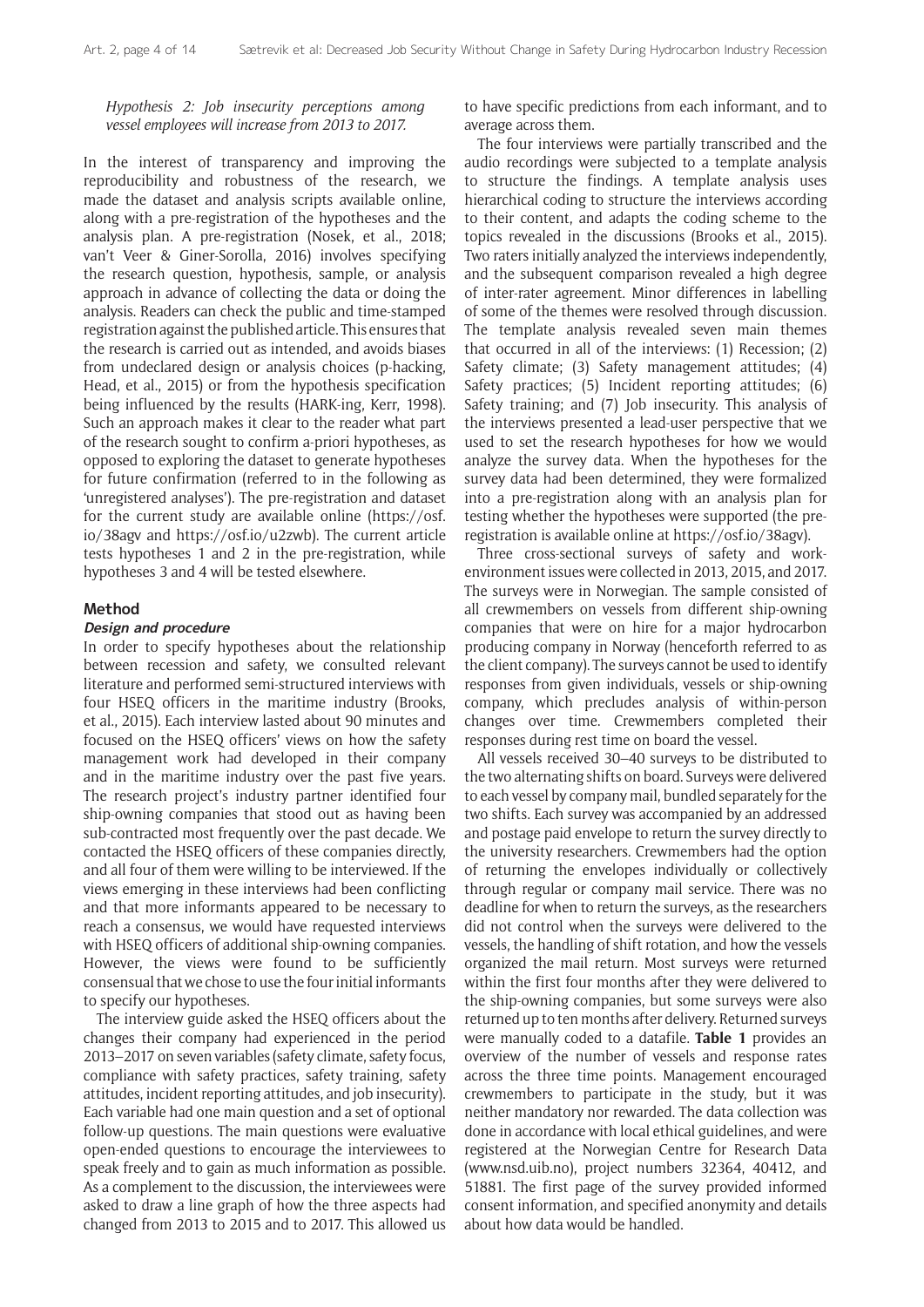**Table 1:** Overview of the sampling procedure and response rates in 2013, 2015 and 2017. As 30 or 40 surveys were printed for each vessel and some vessels did not participate in the survey, the response rates are calculated from the vessels returning any surveys at all, and assumes an average actual crewing of 20 crewmembers.

|                                     | 2013 | 2015 2017 |      | Total |
|-------------------------------------|------|-----------|------|-------|
| Vessels invited                     | 62   | 37        | 58   | 157   |
| Vessels responded                   | 49   | 27        | 34   | 110   |
| Surveys distributed                 | 1860 | 1110      | 1780 | 4750  |
| Valid surveys returned              | 832  | 447       | 543  | 1822  |
| Response rate for included<br>ships | 85%  | 83%       | 80%  | 83%   |

#### **Instruments**

Paper booklets were sent out to the vessels to be filled out by the crew while at sea. All survey items were statements that the responders had to indicate the degree to which they agreed with by checking a box on a five-point Likert scale ranging from one ('completely disagree') to five ('completely agree'). The measures of safety attitude and reporting attitude were developed in discussions with two subject matter experts in the client company who had experience as captains on supply vessels in the hydrocarbon industry, and had worked for several years in maritime logistics safety management. Each year's survey was adjusted based on the response patterns and feedback from previous surveys. The number of items pertaining to safety climate and job insecurity was reduced in the 2017 data collection to prevent the survey from becoming too long when other items were added. The variable operationalizations were specified in the pre-registration in advance of the analysis (see more detail below) in order to demonstrate that they were not adjusted to change the results. A spreadsheet of all the items used are provided online: [https://osf.io/gdpcq/.](https://osf.io/gdpcq/)

*Safety climate* was measured in 2013 and 2015 with items modified from Zohar and Luria's (2005) Multilevel Safety Climate Scale (MSSC). The first 16 items asked about the extent to which the captain ensured the safety of crew and vessel (such as 'The captain reminds us to work safely when needed', corresponding to the grouplevel in MSSC). The next 16 items asked similar questions regarding safety provisions provided by the ship-owning company (such as 'The ship-owning company provides all the equipment needed to do the job safely', corresponding to the organizational-level in MSSC). Finally, there were 12 items asking about the extent to which the client company made safety provisions in their collaboration with the vessels and the ship-owning companies (such as '[The client company] reacts quickly to solve the problem when told about safety hazards', which was inspired by the MSSC, but not directly corresponding to the same items). Following the MSSC, we computed separate indices for safety climate at the three different levels for 2013 and 2015 and used these separate indexes in follow-up analyses. In order to shorten the survey, only six of the 44 MSSC items were repeated in 2017. This should be kept in mind when comparing the Safety climate scores of 2013 and 2015 to those of 2017. Across the 2013 and 2015 surveys, Cronbach's alpha for the 44 Safety climate items was 0.97, and for the six items that were tested in all surveys Cronbach's alpha was 0.83. To allow us to compare changes in safety climate across all three time points, a separate index was made for the six items used in the surveys at all three time points. This index did not distinguish between the three organizational levels, as there would have only been two items for each level.

*Safety focus* was measured with 18 items in all three surveys, with phrasings such as 'The captain never points out that safety focus can lead to lost operating hours' and '[The client company's] demands for efficiency leads us to sometimes break the safety procedures'. These items contained claims about the extent to which the captain, ship-owning company or client company appear to give priority to safety issues. Compared to the Safety climate variable, these items measure safety policy and communication of safety values, rather than actual safety provisions and procedures. Across all three surveys, Cronbach's alpha for the Safety focus items was 0.87.

The safety and reporting attitude items were developed in discussions with subject matter experts in order for the items to be suited for the current setting. *Safety attitude* was measured with three items in 2013, five items in 2015, and eight items in 2017. These items contained claims about the feelings, thoughts, and assumptions the workers have about how they should relate to safety in their daily work (such as 'It is not acceptable for me to take chances, even if I am the only person placed at risk'). Across all three surveys, Cronbach's alpha for Safety attitude items was 0.66, which suggests that the items may not measure a unitary psychometric concept.

*Reporting attitude* was measured with five items in 2013, eight items in 2015, and fourteen items in 2017. These items contained claims about how the workers use the reporting system for unwanted incidents, what importance they place on reporting, and what they assume the consequences of reporting would be (such as 'I report all situations that could have led to an accident'). The psychometric qualities of this scale in the current dataset will be further discussed in a forthcoming paper (see pre-registration: [https://osf.io/z6gdq\)](https://osf.io/z6gdq). Across all three surveys, Cronbach's alpha for the Reporting attitude items was 0.89.

*Job insecurity* was measured with eleven items in 2013 and ten items in 2017, but was not measured in 2015. Examples of item phrasing are 'I often think about leaving the ship-owning company' and 'I'm concerned that I may have to leave my job earlier than I would have liked to'. The first three items were related to being forced to leave one's job (developed by Hellgren, Sverke, & Isaksson, 2010), the next four items were related to intending to or anticipating to leave the job (developed for a previous survey in a maritime sample), and the final four items were related to disliking the job (developed by Brayfield & Rothe, 1951). Cronbach alpha of the eleven items across the two surveys was 0.82. Although inter-item reliability is thus acceptable, it can be discussed whether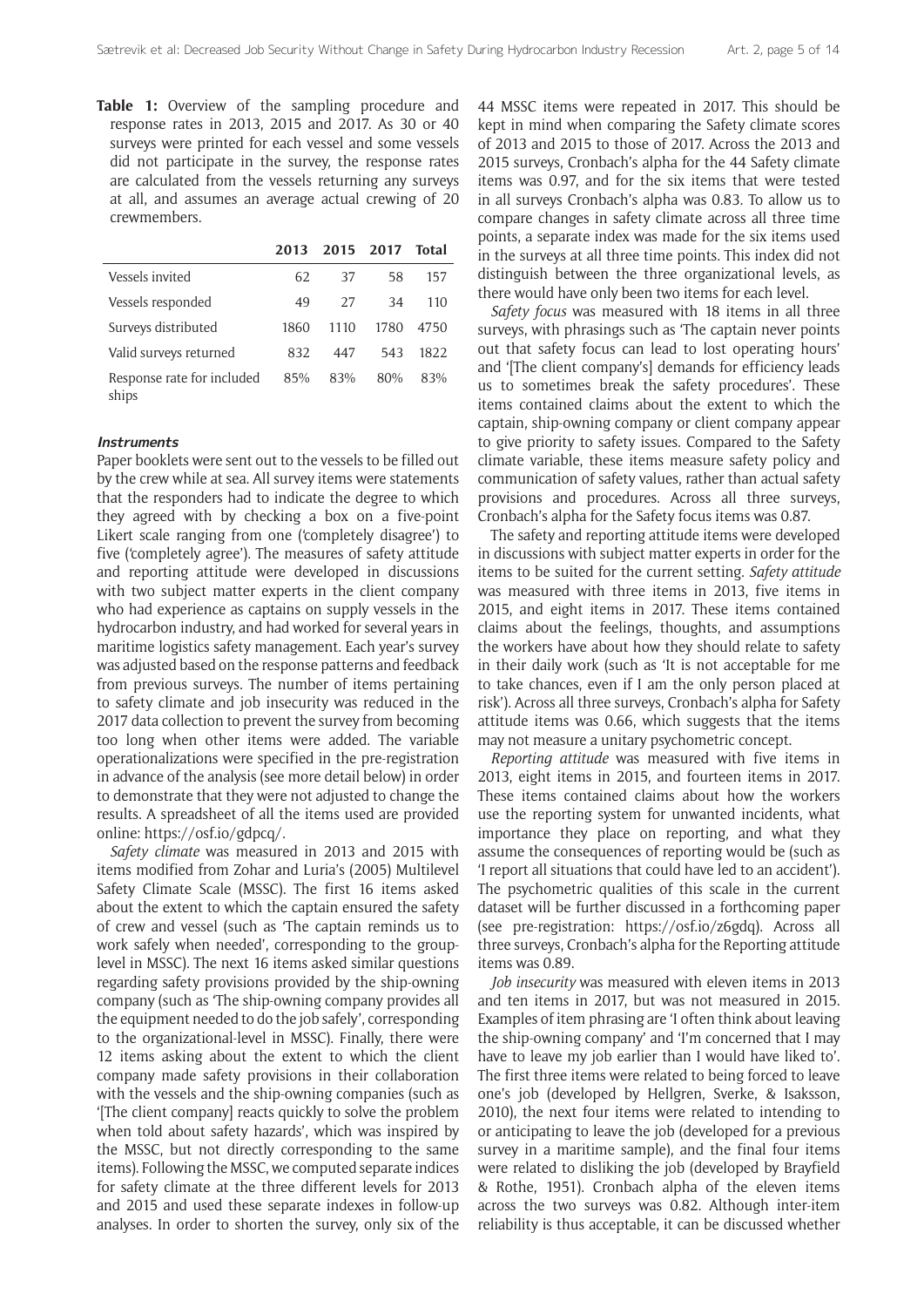all items validly represent the concept of Job insecurity. T We think the argument can be made for this, since factors such as a recession can lead not only to one's job being made redundant, but also to increased intention and anticipation of leaving, and to decreased satisfaction with the job. Nevertheless, in order to get a more specific measure of the fear of being made redundant, we will also calculate and report results of the first three items (from the job insecurity scale of Hellgren et al., 2010), which will be used in follow-up analyses. Cronbach's Alpha for these three items was 0.75.

#### **Sample characteristics**

The sample consisted of workers employed at various ship-owning companies contracted to a hydrocarbon producing client company at the time of data collection. **Table 2** shows sample characteristics across the three data collections. The respondents were predominantly Nordic (by order of frequency: Norway, Denmark, Sweden, Iceland, Finland and the Faroe Islands). The majority of the respondents had permanent positions at the ship-owning companies, while some were temporarily employed or had apprenticeships. All crewmembers had full-time positions, working 12-hour shifts for working periods of two or four weeks on board the vessel.

#### **Statistical analyses**

While the pre-registration described that we would perform simple linear regressions, this was expanded to one-way between-groups analyses of variance (ANOVA) in order to include control variables. Separate ANOVAs were used to test the main effect of Year on Safety climate (H1a), Safety focus (H1b), Safety attitude (H1c), Reporting attitude (H1d) and Job insecurity (H2). Respondents with valid responses on at least two thirds of the items of the relevant scales were included in the analyses. All analyses were carried out in STATA, analysis scripts and dataset are both available online ([https://osf.io/u2zwb/\)](https://osf.io/u2zwb/).

#### **Results**

Hypothesis 1a predicted that perceptions of overall safety climate would increase over the time points 2013, 2015 and 2017. A one-way between-groups ANOVA was conducted to compare differences in overall safety climate scores across the three time points. The results (shown as H1a in **Table 3** and **Figure 1**) indicated that there were no significant differences in perceptions of overall safety climate across the three time points.

In 2013 and 2015 surveys included the safety climate scale with items measuring the safety climate on the level of the vessel, the ship-owning company, and the client company. In accordance with the follow-up analyses outlined in the pre-registration we also tested the effect of Year (2013 and 2015) on each of these levels separately in one-way regression analyses. The changes to safety climate were small and did not reach our cut-off for statistical significance (shown as H<sub>1a<sup>1</sup></sub> in **Table 3** and **Figure 1**). As an unregistered explorative analysis of the same hypothesis, we also tested the increase over time for the six safety climate items that were used across all three

| Table 2: Sample characteristics in percentages across the |  |
|-----------------------------------------------------------|--|
| three data collections.                                   |  |

| Year                     | 2013 | 2015 | 2017 |
|--------------------------|------|------|------|
| Scandinavian nationality | 86   | 91.4 | 92.9 |
| Captains                 | 7.4  | 7.5  | 9.2  |
| Vessel function          |      |      |      |
| Emergency preparedness   | 21.6 | 27.3 | 20.5 |
| Supply                   | 67.2 | 58.6 | 65.1 |
| Anchor handling          | 11.2 | 14.2 | 14.4 |
| Age category             |      |      |      |
| Under 26 years           | 20.3 | 24.8 | 15.1 |
| $26 - 30$ years          | 16.1 | 14.5 | 14.4 |
| $31 - 35$ years          | 10.8 | 11.4 | 12.9 |
| $36 - 40$ years          | 11.3 | 10   | 8.4  |
| 41-45 years              | 12.3 | 9.8  | 10.4 |
| $46 - 50$ years          | 9.7  | 9.8  | 13.8 |
| $51 - 55$ years          | 10.5 | 7.6  | 8.9  |
| Over 55 years            | 9.1  | 12.1 | 16.2 |
| Employment relationship  |      |      |      |
| Permanent                | 86.1 | 86.8 | 82.2 |
| Temporary                | 4.7  | 3.4  | 9    |
| Apprentice               | 9.2  | 9.8  | 8.8  |
| Seniority                |      |      |      |
| $0-2$ years              | 47.3 | 33.9 | 18   |
| $3-5$ years              | 24.8 | 29   | 26.3 |
| $6 - 10$ years           | 16.8 | 26.1 | 30   |
| $11-20$ years            | 8.3  | 8.9  | 20.5 |
| More than 20 years       | 2.7  | 2.2  | 5.2  |
| Department               |      |      |      |
| <b>Bridge</b>            | 31   | 31.1 | 28.7 |
| Deck                     | 34.4 | 35.7 | 36.1 |
| Engine room              | 27.6 | 28.2 | 29.1 |
| Galley                   | 6.7  | 4.5  | 6.2  |

years. These showed a significant increase between 2015 and 2017 (shown as H1a<sup>2</sup> in **Table 3** and **Figure 1**). This effect should be interpreted with caution, as the analysis was not registered in advance. Although the effect in the hypothesized direction could be used to argue for onetailed testing, one may also want to correct for multiple testing of the same hypothesis.

Hypothesis 1b predicted that Safety focus would increase across the three measurement points. This variable did not change significantly between the years (shown as H1b in **Table 3** and **Figure 1**).

Hypothesis 1c and 1d predicted that Safety attitude and Reporting attitude would increase across the three measurement points. As shown in **Table 3** and **Figure 1**,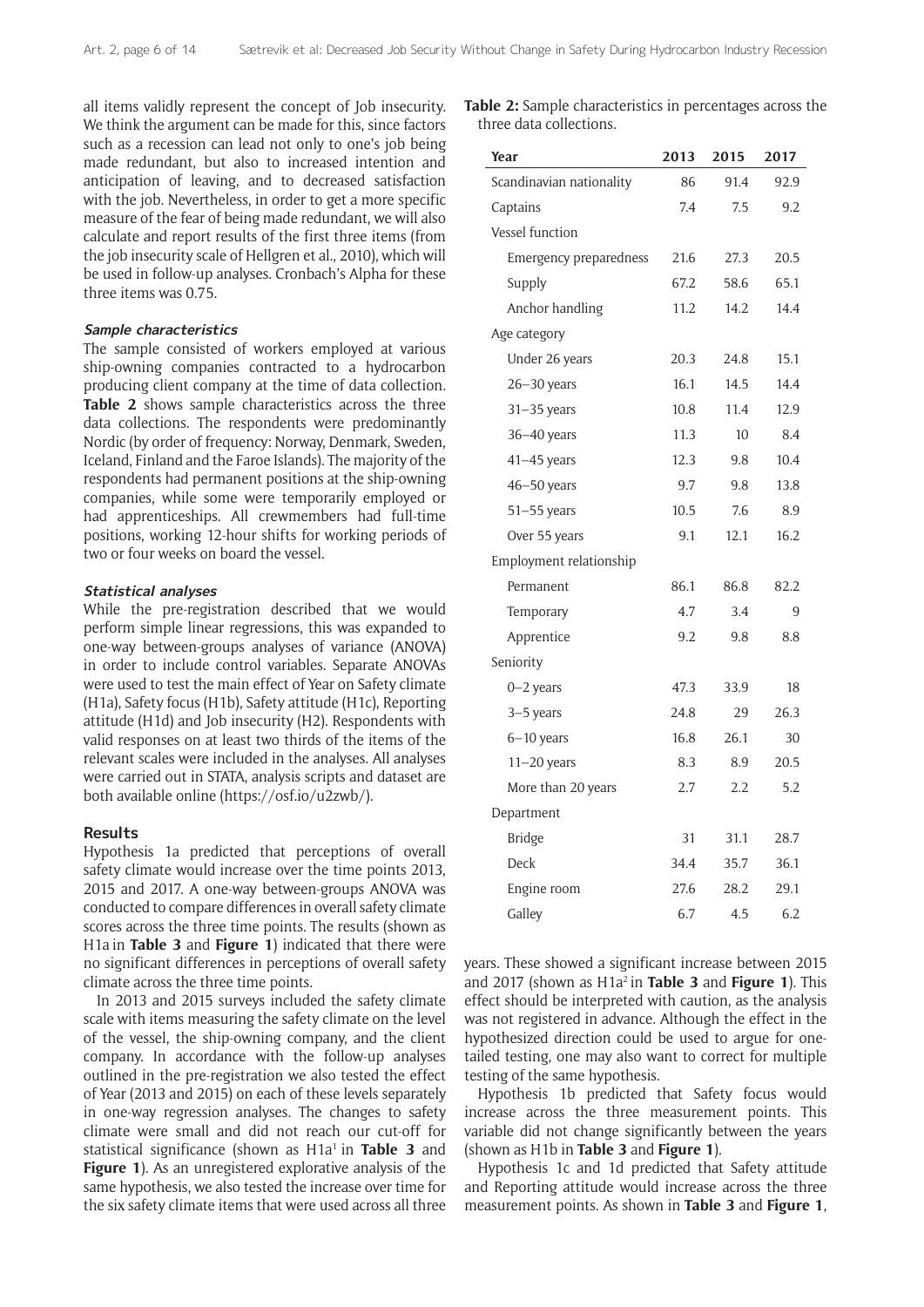|  |  |  | Table 3: Results from one-way regressions testing pre-registered hypotheses. |
|--|--|--|------------------------------------------------------------------------------|
|  |  |  |                                                                              |

|                                                                                 | 2013 mean<br>(SD) | 2015 mean<br>(SD) | 2017 mean<br>(SD) | df        | F      | $\boldsymbol{p}$ | Eta square |
|---------------------------------------------------------------------------------|-------------------|-------------------|-------------------|-----------|--------|------------------|------------|
| H1a: 'Safety climate' will increase                                             | 4.151(0.616)      | 4.154 (0.598)     | 4.164(0.745)      | (2, 1820) | 0.06   | 0.938            | < 0.001    |
| H <sub>1a</sub> <sup>1</sup> : 'Safety climate' for captain<br>will increase    | 4.277 (0.682)     | 4.268(0.656)      | NA                | (1, 1288) | 0.06   | 0.811            | < 0.001    |
| H <sub>1a</sub> <sup>1</sup> : 'Safety climate' for<br>ship-owner will increase | 4.05(0.738)       | 4.108(0.68)       | NA                | (1, 1280) | 1.9    | 0.169            | 0.009      |
| H <sub>1a</sub> <sup>1</sup> : 'Safety climate' for client<br>will increase     | 4.113 (0.709)     | 4.067(0.719)      | NA                | (1, 1274) | 1.2    | 0.273            | 0.007      |
| H <sub>1a</sub> <sup>2</sup> : Six 'Safety climate' items<br>will increase      | 4.072 (0.701)     | 4.066(0.684)      | 4.164(0.745)      | (2, 1823) | 3.37   | 0.035            | 0.004      |
| H1b: 'Safety focus' will increase                                               | 4.266(0.610)      | 4.275(0.585)      | 4.303(0.595)      | (2, 1821) | 0.66   | 0.052            | < 0.001    |
| H1c: 'Safety attitude' will increase                                            | 4.033(0.803)      | 3.717 (0.653)     | 3.9(0.652)        | (2, 1814) | 27.69  | < 0.001          | 0.03       |
| H1d: 'Reporting attitude'<br>will increase                                      | 3.836 (0.875)     | 3.11(0.564)       | 3.79(0.796)       | (2, 1805) | 134.68 | < 0.001          | 0.13       |
| H2: 'Job insecurity' will increase                                              | 1.876(0.667)      | NA                | 2.24(0.729)       | (1, 1372) | 89     | < 0.001          | 0.0609     |
| H2 <sup>1</sup> : 'Fear of losing job' items<br>will increase                   | 2.066(0.922)      | <b>NA</b>         | 2.999(1.171)      | (1, 1371) | 271    | < 0.001          | 0.165      |

Note: All displayed p values are two-tailed. Bonferroni post-hoc group comparison for H1a<sup>2</sup> showed that the six-item SC approached being higher in 2017 than it was in 2013 (p = 0.055) and in 2015 (p = 0.092). Bonferroni post-hoc group comparison for H1c showed that 'Safe attitude' was lower in 2013 than it was in 2015 and in 2017 ( $p < 0.001$  and  $p = 0.003$ ), and 2017 was significantly higher than in 2015 (p < 0.001). Bonferroni post-hoc group comparison for H1d showed that 'Reporting attitude' was lower in 2015 than in 2013 (p < 0.001), and higher in 2017 than in 2015 (p < 0.001, all post-hoc tests two-tailed).



**Figure 1:** Change in safety climate and attitude over time. Figure 1 shows means and standard deviations for selfreported safety variables across three measurement points. Error bars show standard error of mean. Significant differences between the first and second, second and third, or first and third measurement points at  $p < 0.05$ (using two-tailed Bonferroni post-hoc testing) are indicated with a star, while a parenthesized star indicates p-values significant when applying one-tailed testing as described in the pre-registration.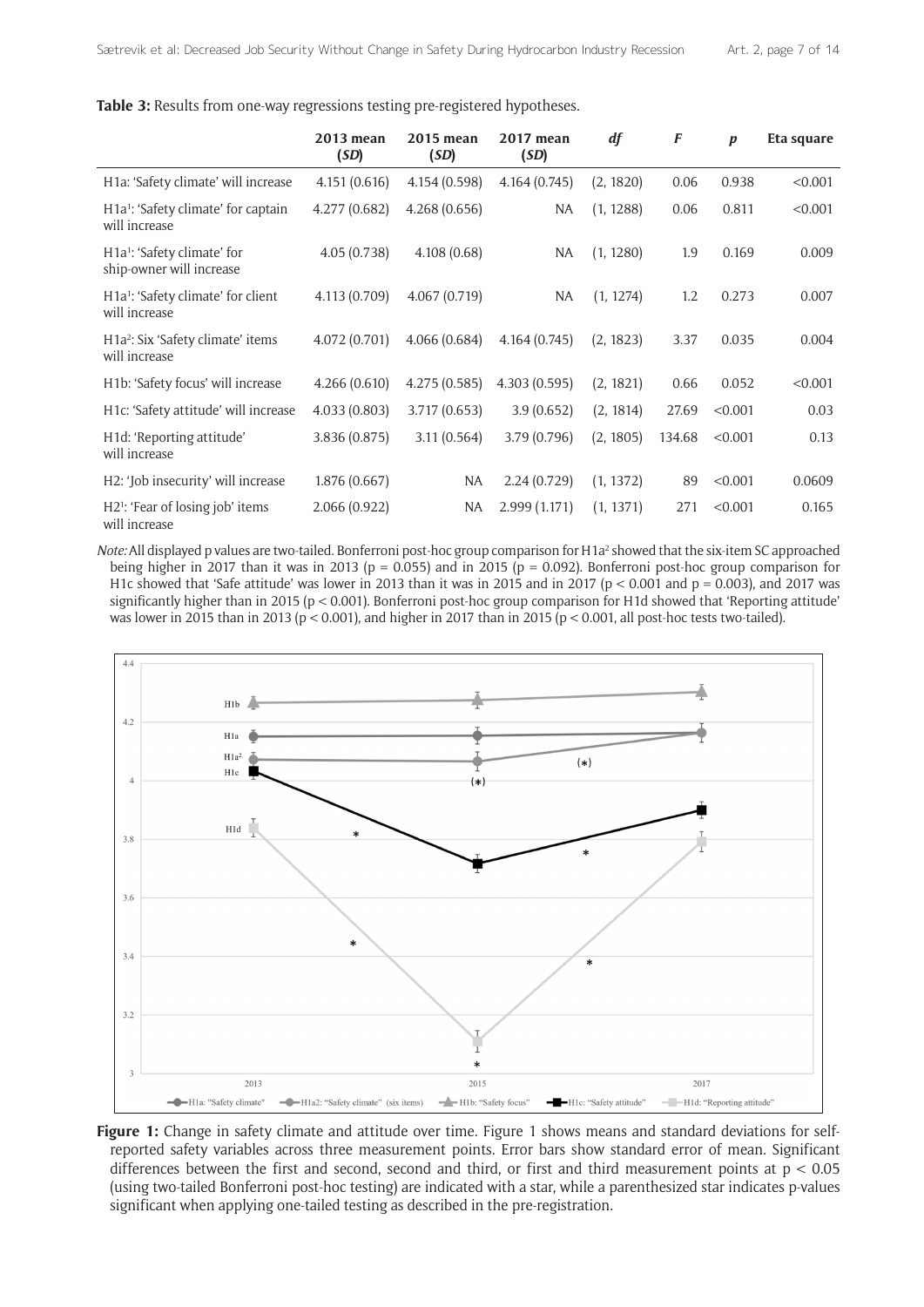both variables instead decreased for the overall period (from 2013 to 2017, which was significant for H1c with two-tailed tests), and also decreased for the time-span immediately following the recession (from 2013 to 2015, significant for both H1c and H1d with two-tailed tests). On the other hand, in accordance with the hypotheses 1c and 1d, both variables increased when the economic situation improved (in the period from 2015 to 2017, significant with two-tailed  $p < 0.001$  and 0.038, respectively).<sup>1</sup>

While the pre-registered hypotheses 1c and 1d predicted linear increases for Safety attitude and Reporting attitude, **Figure 1** indicates that the change may be polynomial. To test this, unregistered polynomial follow-up tests  $H1c<sup>1</sup>$  and H1d<sup>1</sup> were performed. For Safety attitude both linear and quadratic regressions were significant, but with larger beta values for quadratic regression (linear: *F*(1,1814) = 11.07, *p* = 0.009, quadratic: *F* = 39.52, *p* < 0.001). For Reporting attitude the linear regression was no longer significant when adding the quadratic regressions (linear: *F*(1,1805) = 1.13, *p* = 0.289, quadratic: *F* = 261.71, *p* < 0.001). This indicates that for both variables, the results are better accounted for as first declining from 2013 to 2015 and then improving from 2015 to 2017, than as a linear change across the three time points.

Hypothesis 2 stated that perceptions of Job insecurity would be higher in 2017 than in 2013. There was a significant effect in the hypothesized direction, where the variable increased between 2013 and 2017 (shown as H2 in **Table 3**). A pre-registered follow-up analysis expanded this to a two-way ANOVA with employment status as a second predictor variable (scored as 1: permanent, 2: temporary and 3: apprentice). This showed that in addition to the main effect of Year (*F*(1,1238) = 20.12, *p* < 0.001, eta squared 0.015), there was a main effect of Employment (*F*(2,1298) = 7.4, *p* < 0.001, eta squared 0.011), indicating that those with steady positions felt more secure in their jobs. There was no significant interaction to indicate that the job security developed differently for the different employment types (two-tailed  $p = 0.36$ ).

As discussed above, the first three Job insecurity items (developed by Hellgren et al., 2010) asked about fear of losing one's job. In general, scores on this aspect were rated higher than the overall value for the variable, indicating that employees to a larger extent feared having to leave their job involuntarily, than they reported disliking or wanting to leave their job. As an unregistered follow-up of Hypothesis 2, H2<sup>1</sup> showed that the average score on these three items also increased between 2013 and 2017. The effect in  $H2<sup>1</sup>$  was larger than the effect of the preregistered test of H2, indicating that the crew to a larger extent became more afraid of being made redundant, than the extent to which they became more intent on leaving or disliking their jobs more.

#### **Discussion**

The aim of the present study was to uncover if the 2014 recession influenced the perceptions of safety climate, safety attitudes, reporting attitudes and job insecurity among maritime workers in the hydrocarbon producing industry. The literature reviewed above (Boone & Van Ours, 2006; Boone, et al., 2011) suggested that a recession could have pro and counter-cyclical effects on worker's safety perceptions. Based on our interviews with HSEQ officers, our first hypothesis was to expect safety climate, safety focus and attitudes to linearly improve across the three measurement points.

The first hypothesis was not supported for safety climate, as the offshore vessel workers' perceptions of safety did not differ between data collections in 2013, 2015 and 2017. Neither were there significant changes between 2013 and 2015 for any of the three levels for the safety climate (i.e., on the level of the vessel, the ship-owning company, or the client company), although an unregistered analysis of the six repeated items showed an increase between 2015 and 2017. Other parts of the first hypothesis were partially supported, as safety and reporting attitudes improved from 2015 to 2017. However, this was offset by a decline from 2013 to 2015 and an overall decline from 2013 to 2017. Thus, for the most part the results did not support the expected increase in safety perceptions during the recession.

Our second hypothesis was that perceived job insecurity would increase from 2013 (pre-recession) to 2017 (amid or post-recession). This hypothesis was supported, in that perceived job insecurity was substantially higher in 2017 than in 2013. A follow-up analysis also found a main effect of the employment type, where those with temporary positions felt less secure in their jobs. Another follow-up analysis found that the effect was stronger for the items directly relating to fear of losing your job (as opposed to disliking or wanting to leave the job). In the following, we discuss these findings and their implications in more detail.

#### **Safety climate and attitudes**

Previous research on the impact of an economic recession on occupational safety in high-reliability organizations is limited and inconclusive (Boustras & Guldenmund, 2018). Our study showed that the crewmembers neither perceived the safety climate to improve over time as the HSEQ officers had expected, nor to decline as an effect of the economic hardships.

Unlike the current study, Sønderstrup-Andersen and Bach (2018) found a negative development of workplace safety following the 2008 recession in Denmark. The authors measured safety outcomes with a pre-recession survey in 2006 and a follow-up survey in 2011, and found that several of the safety activities decreased after the recession. For instance, fewer companies had prepared accident actions plans and routinely performed safety rounds in 2011 compared to 2006. The present study indicates that these findings do not necessarily generalize to the hydrocarbon industry.

The legislation and regulation of the hydrocarbon industry could mitigate a recession's negative effect on safety indicators. Offshore activity in the Norwegian sector has been strictly governed for about five decades and the Norwegian hydrocarbon producers and their subcontractors are considered to have adopted a strong safety culture (Norwegian Ministry of Labour and Social Affairs, 2018). It is possible that contextual factors specific to the industry have moderated the potential relationship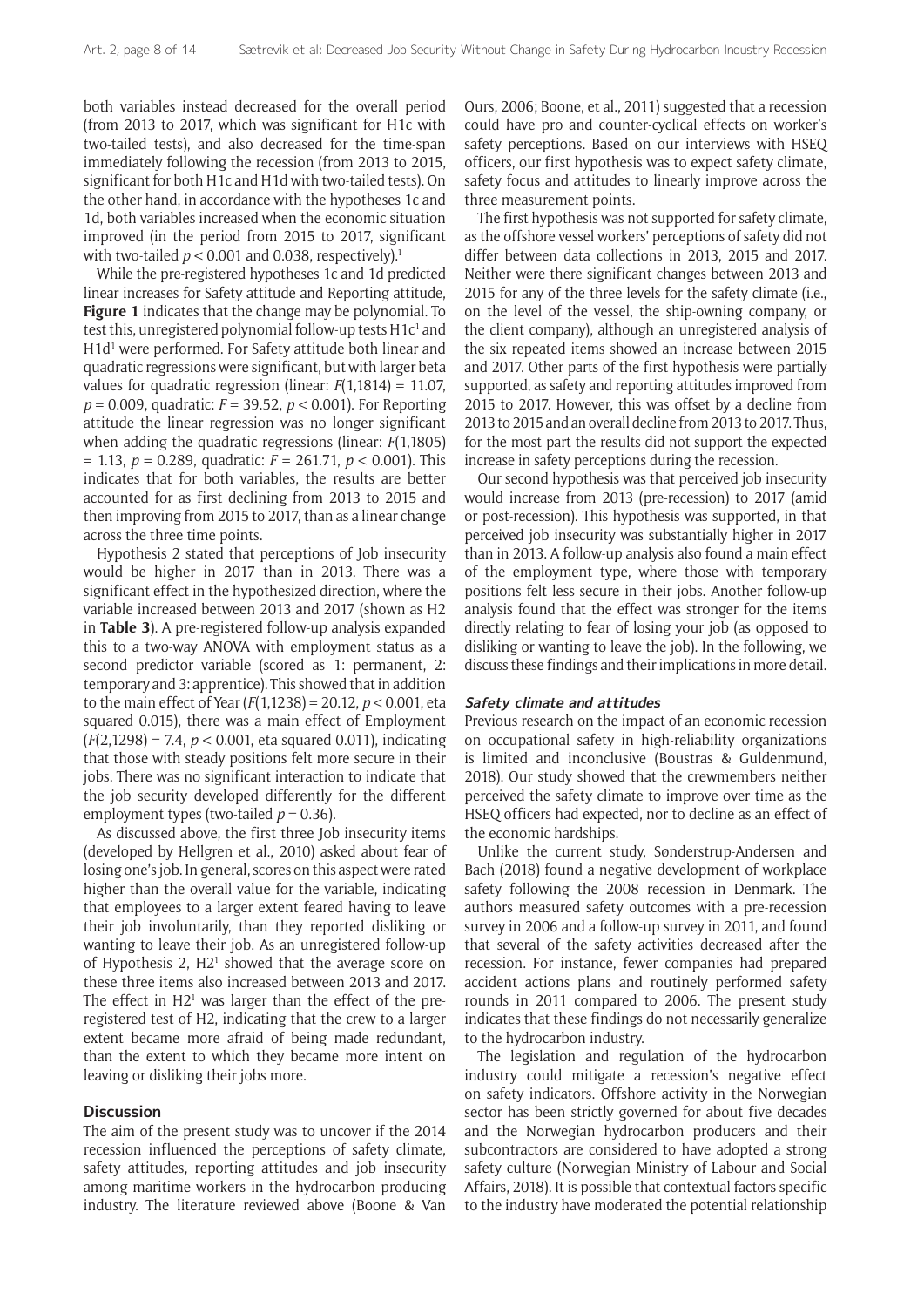between the industry's economic hardships and safety outcomes. A continued focus on safety compliance and safety participation (Griffin & Neal, 2000) could also have produced a ceiling effect that would make it difficult to observe additional improvements.

Speaking to the complex relationship between economic factors and safety work, a qualitative study (Young & Blitvich, 2018) found no deterioration of safety performance in two industrial plants that were under major financial threat, instead finding that they had their best safety performance at the time of closure. It has been argued (Anyfantis, Boustras, & Karageorgiou, 2018) that recessions mostly affect the opportunity to buy new equipment, training and innovation. Such mechanisms may lead economic downturns to have a delayed effect, since safety systems may suffer in the long term from reduced investment in safety training and equipment. Organizations with a strong safety climate may be able to withstand changing circumstances and productivity pressure without safety practices deteriorating (Beus et al., 2016). Taken together, this suggests that the relatively short period from 2013 to 2017 may have been insufficient to observe a decay in safety climate.

The HSEQ officers we interviewed indicated that the recession had reduced the hiring of new employees in their companies, which may have been positive for safety. This corresponds to the pro-cyclical perspective, which argues that an economic decline can improve safety (Boone & Van Ours, 2006). Several studies have found improved safety (in terms of declining rates of workplace accidents and accident reports) during a recession, and conversely that safety may decline when the economy improves (Asfaw, Pana-Cryan, & Rosa, 2011; Boone & Van Ours, 2006). Fewer employees working fewer hours may contribute to a reduction in accidents and accident reports (Anyfantis et al., 2018; Boone & Van Ours, 2006; Davies et al., 2009). A stable workforce also leads the workers on the vessels to be more familiar with each other, and more familiar teams perform better than unfamiliar teams (Foushee, et al., 1986; Goodman & Leyden, 1991; Watson, Michaelsen, & Sharp, 1991; Zenger & Lawrence, 1989). It has previously been argued (see e.g. Saus, Espevik, & Eid, 2010) that maritime accidents are caused by lack of familiarity between crewmembers. As company employment policies make it more likely for more experienced employees to keep their job, a recession can lead to vessels having more competent crew that know each other better, which might further enhance the workplace safety and safety climate (de la Fuente et al., 2014, argued similarly to account for a decline in workplace accidents during a recession).

#### **Job insecurity**

Our results showed that job insecurity was perceived to be higher after the onset of the recession. Previous studies (Anderson & Pontusson, 2007; Burchell, Wilkinson, & Lapido, 2002; Erlinghagen, 2007) have linked unemployment rates to job insecurity. Sverke and Hellgren (2002) argued that organizational change in the company, such as downsizing and restructuring, as well as an uncertainty about the organization's future may lead to job insecurity. The results from our study indicates that the recession was seen by the workers as a significant threat to their jobs.

Job insecurity has been linked to negative outcomes such as lower job satisfaction, health and well-being, and increased workplace injuries and accidents (Probst & Brubaker, 2001; Quinlan & Bohle, 2009). This should motivate organizations to implement measures to decrease job insecurity even if it the current study does not show decreased safety over the same period. Open and honest communication from the management during uncertain times could strengthen the psychological contract between employer and employees, which may in turn decrease job insecurity (Keim et al., 2014). Further, social support (both at work and outside of work) can buffer the impact of psychological strains such as job insecurity (Lim, 2016).

#### **Changes across the measured time points**

Based on our interviews with the HSEQ officers, we set our hypotheses to predict a linear increase in safety indicators across the three time points. However, our results indicate that both safety attitudes and reporting attitudes declined during the recession. The recession resulted in a cost-cutting measures, vessels losing their contracts, and substantial increase in unemployment and loss of jobs in the hydrocarbon maritime industry. When the recession was on the mend at our third time point (measured in the first half of 2017) the maritime industry had completed major cost-cutting efforts. At this time the workers may have experienced that safety was again a prioritized issue, which may have led the safety and reporting attitudes to increase. This would match the pattern seen for six-item Safety climate, and for Safety attitude and Reporting attitude in our results (see **Figure 1**), although it does not correspond to the predictions of the HSEQ officers. Factors such as strict safety legislations and a high prevalence of highreliability organizations continuously working to improve safety may have counteracted the effects of a recession to stabilize safety variables, and to increase safety from 2015 to 2017 when the effects of the recession receded. However, we will not interpret the finding further as it is an unregistered variant of the hypotheses.

We also found that job insecurity substantially increased from before to after the recession. Note that while we measured safety climate and attitudes at three time points, the experienced job insecurity was only measured at the first and last time points. It should be noted that while the hydrocarbon industry recession is typically seen to have improved by 2017, we found job insecurity to still be elevated compared to the 2013 level. This could indicate that although the economic conditions had improved by then, workers are left with the impression that their jobs were less secure than before. For all we know, job insecurity may have been higher still in the intervening mid-recession years where it was not measured.

Given a constant focus on cost saving measures and revenues in the maritime industry, one line of future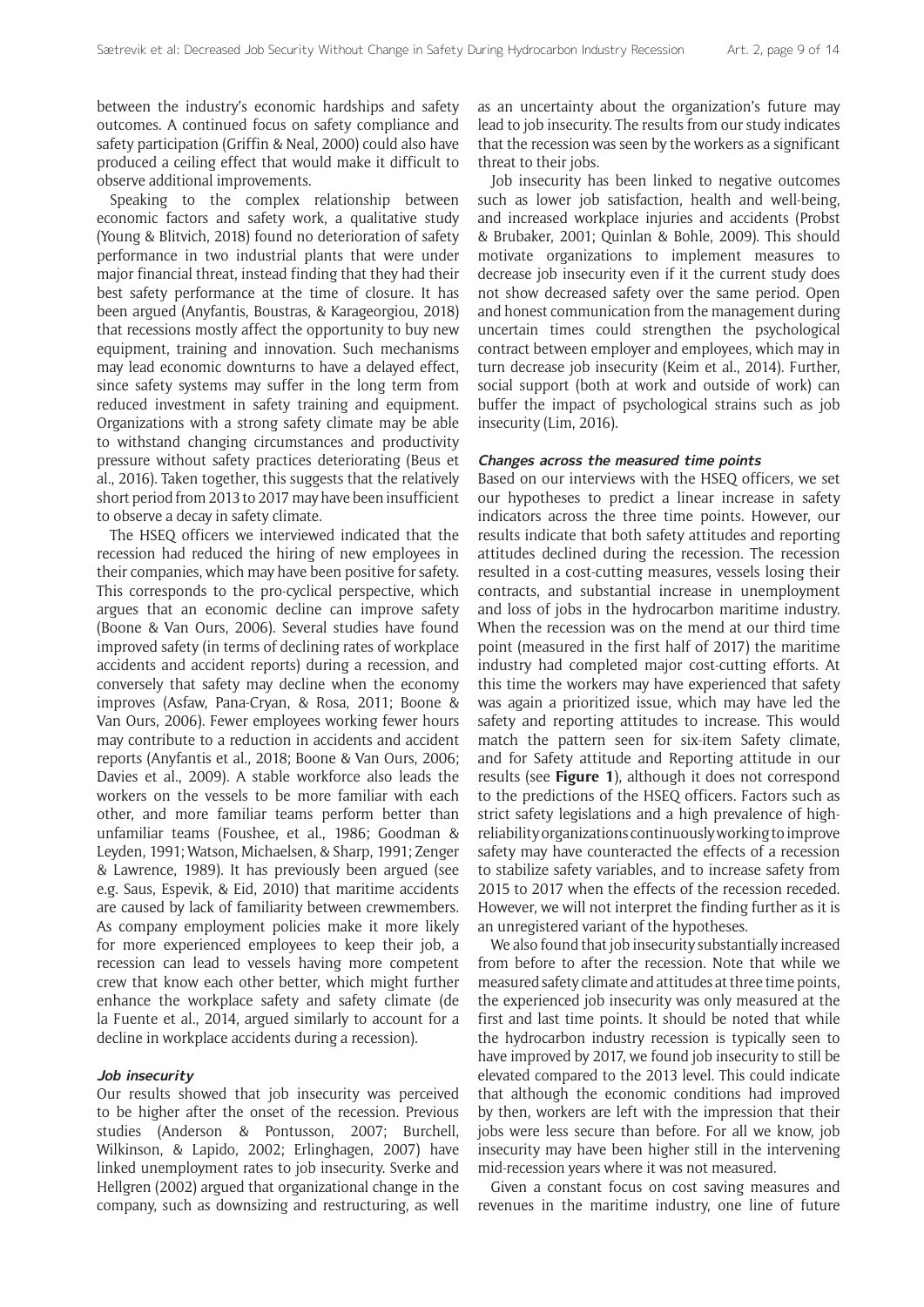research could be to assess the effects of work demands and training standards on safety climate. Interviews with captains and HSEQ officers could provide increased psychological support and positive encouragement to employees in order to ensure participation and compliance to safety procedures in the maritime environment. A work ideology based on positive work beliefs such as the importance of centrality of work and beliefs in hard work could reduce distress among employees and be beneficial for health and wellbeing despite an continued focus on cost saving measures (Zoupanou & Rydstedt, 2019).

#### **Strengths and limitations**

Most research on the safety effects of recessions have been conducted in construction or manufacturing industries, and not high-reliability organizations such as the hydrocarbon industry. Moreover, previous studies have mainly measured safety as the number of accidents and incident reports, and not in terms of safety perceptions. This allows for a unique contribution of the present study.

It can be difficult to identify causes for change in employee perceptions over time, as many possible sources and moderators could lead to changes or stability. As Burchell (1999) argued in the case of job insecurity, there may also be other causal factors affecting safety perceptions besides the economic hardships in the industry. Our data did not allow us to follow responders over time, to say that a crewmember's job insecurity at one time caused reduced safety perception at a later time. One should also keep in mind that survey methodology is vulnerable to factors such as social desirability bias (Fisher, 1993), which may motivate responders to fulfill the employer's expected safety values, and to show improved safety values over time. Employees could also be motivated to exaggerate job insecurity to express solidarity with colleagues that experience hardships or to attempt to influence organizational policy.

The hydrocarbon industry stands out as being highly regulated and having a strong safety focus. The comprehensive legislation might work as a moderator on the relationship between recession and safety outcomes. It is possible that a similar study in a less regulated industry would have found the recession to have a different relationship to safety.

It would be beneficial for future studies to investigate the various dimensions of safety climate and identify factors that may promote safety climate and attitudes over time. It would also be useful to examine organizational mechanisms that could contribute to uphold the safety standards in the ship-owning companies during the recession. While our interviews with onshore HSEQ officers were useful, also interviewing captains may have provided additional perspective, as they are important role models for the crew, and are closer to experiencing the workplace safety issues. Given the authority the captains possess, they may be instrumental in directing the worker's attention to safety issues (see e.g. Sætrevik & Hystad, 2017; 2019).

This is among the first studies to investigate the impact of recession on hydrocarbon maritime workers'

perceptions of safety and job security. Further research should examine the relationships between the variables to further establish what effects economic hardship and job insecurity can have on safety outcomes. Our studies are cross-sectional, and in order to uncover the underlying mechanisms one should perform longitudinal studies following a cohort of workers over time while controlling for possible confounding variables (see Mucci, et al., 2016, for such an approach).

#### **Conclusion**

Our results suggest that the companies were able to mitigate the negative safety impact that the recession's increased economic strains and production pressure may have had. In light of the theoretical framework of high-reliability organizations and the perspectives of the HSEQ officers in the ship-owning companies, it appears that resilient organizations are able to uphold workplace safety by maintaining prioritization of safety over immediate productivity concerns. As it is not possible for a single organization to control the fluctuations in the global market economy, the organization should build a resilient safety culture that may alleviate the impact that job insecurity may have on safety, similarly to what appears to have happened in the organizations we have studied here. This is not to say that we may ignore that the recession caused employees to worry about their jobs, as job insecurity has in itself been linked to employee psychological health (Keim et al., 2014; Lee et al., 2018). Even if a recession's safety issues may be mitigated, companies should attempt to alleviate a recession's consequences for individual well-being, e.g. by communicating more clearly about expected organizational changes (Burchell, 1999; Keim et al., 2014).

#### **Note**

<sup>1</sup> Note that for both Safety attitude and Reporting attitude, items were added in 2015 and 2017 to increase the measures' reliability and validity. To test whether the above effects could be caused by the change of item inclusion, we repeated the same tests on the mean of the three items that were used consistently across all three measurement points. The same effects were significant as in the tests above, but with smaller effects (Safety attitude  $F = 3.72$ , two tailed  $p = 0.024$ . eta squared 0.004, Reporting attitude  $F = 98.97$ , twotailed *p* < 0.001, eta squared 0.099).

#### **Acknowledgements**

We appreciate the assistance from collaborators at Equinor in developing and distributing the surveys, including Marit Davidsen, Ole Steinar Andersen, Jon Slinde and Frida Eklöf Monstad. We further appreciate the HSEQ officers in the ship-owning companies for participating in the interviews, and the respondents for answering the surveys.

#### **Competing Interests**

The authors have no competing interests to declare.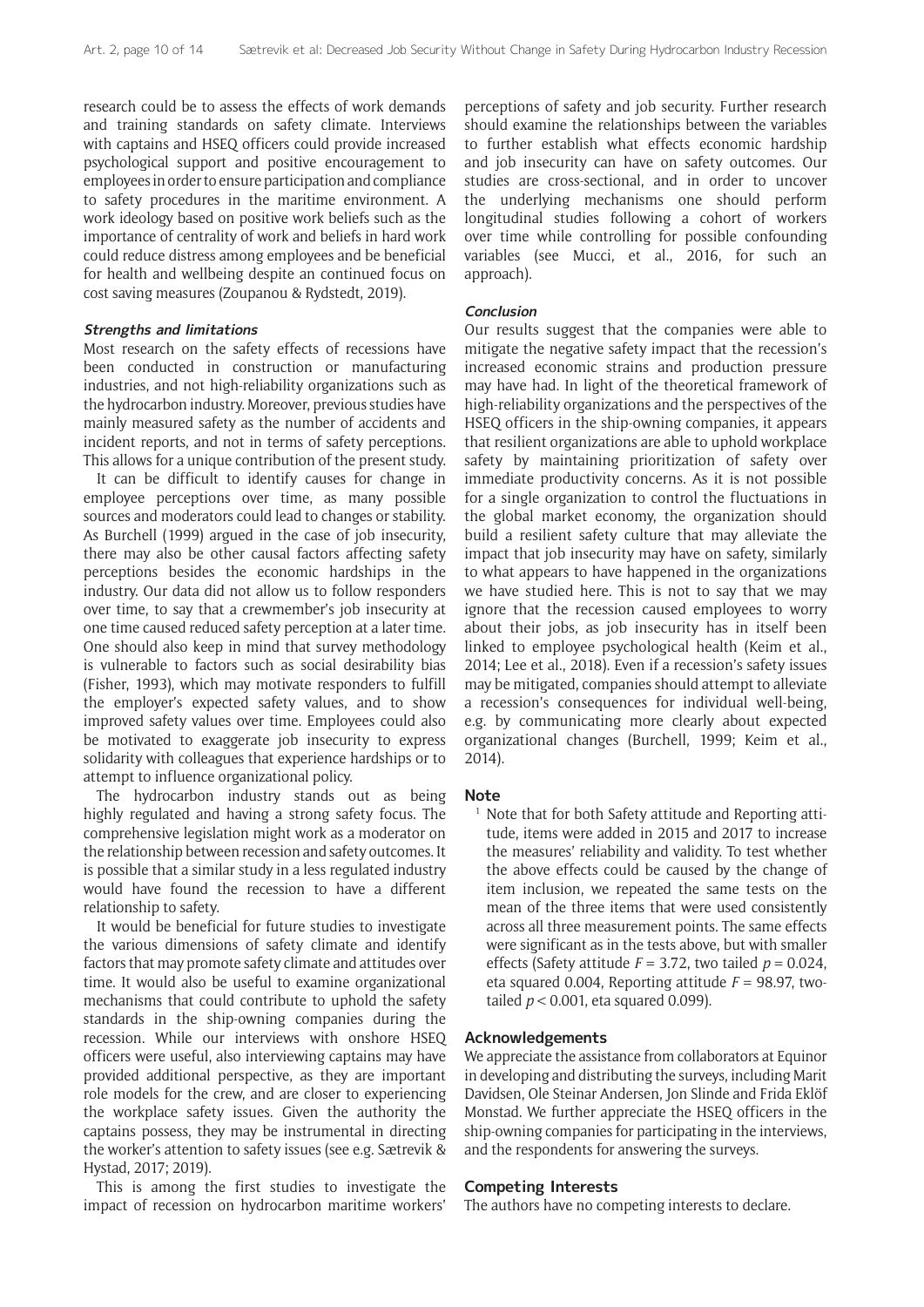### **References**

- **Anderson, C. J.,** & **Pontusson, J.** (2007). Workers, worries and welfare states: Social protection and job insecurity in 15 OECD countries. *European Journal of Political Research*, *46*(2), 211–235. DOI: [https://](https://doi.org/10.1111/j.1475-6765.2007.00692.x) [doi.org/10.1111/j.1475-6765.2007.00692.x](https://doi.org/10.1111/j.1475-6765.2007.00692.x)
- **Andrei, D. M., Griffin, M. A., Grech, M.,** & **Neal, A.** (2020). How demands and resources impact chronic fatigue in the maritime industry. The mediating effect of acute fatigue, sleep quality and recovery. *Safety Science*, *121*, 362–372. DOI: [https://doi.](https://doi.org/10.1016/j.ssci.2019.09.019) [org/10.1016/j.ssci.2019.09.019](https://doi.org/10.1016/j.ssci.2019.09.019)
- **Anyfantis, I., Boustras, G.,** & **Karageorgiou, A.** (2018). Maintaining occupational safety and health levels during the financial crisis – A conceptual model. *Safety Science*, *106*, 246–254. DOI: [https://doi.](https://doi.org/10.1016/j.ssci.2016.02.014) [org/10.1016/j.ssci.2016.02.014](https://doi.org/10.1016/j.ssci.2016.02.014)
- **Asfaw, A., Pana-Cryan, R.,** & **Rosa, R.** (2011). The business cycle and the incidence of workplace injuries: Evidence from the U.S.A. *Journal of Safety Research*, *42*(1), 1–8. DOI: [https://doi.org/10.1016/j.](https://doi.org/10.1016/j.jsr.2010.10.008) [jsr.2010.10.008](https://doi.org/10.1016/j.jsr.2010.10.008)
- **Bateman, S.** (2014). Maritime security implications of the international shipping recession. *Australian Journal of Maritime & Ocean Affairs*, *1*(4), 112–120. DOI: <https://doi.org/10.1080/18366503.2009.10815645>
- **Beus, J. M., McCord, M. A.,** & **Zohar, D.** (2016). Workplace safety. *Organizational Psychology Review*, *6*(4), 352–381. DOI: [https://doi.](https://doi.org/10.1177/2041386615626243) [org/10.1177/2041386615626243](https://doi.org/10.1177/2041386615626243)
- **Boone, J.,** & **Van Ours, J. C.** (2006). Are recessions good for workplace safety? *Journal of Health Economics*, *25*(6), 1069–1093. DOI: [https://doi.org/10.1016/j.](https://doi.org/10.1016/j.jhealeco.2006.03.002) [jhealeco.2006.03.002](https://doi.org/10.1016/j.jhealeco.2006.03.002)
- **Boone, J., Van Ours, J. C., Wuellrich, J.-P.,** & **Zweimüller, J.** (2011). Recessions are bad for workplace safety. *Journal of Health Economics*, *30*(4), 764–773. DOI: <https://doi.org/10.1016/j.jhealeco.2011.05.013>
- **Boustras, G.,** & **Guldenmund, F. W.** (2018). The effects of the global financial crisis on Occupational Safety and Health (OSH): Effects on the workforce and organizational safety systems. *Safety Science*, *106*, 244–245. DOI: [https://doi.org/10.1016/j.](https://doi.org/10.1016/j.ssci.2017.11.025) [ssci.2017.11.025](https://doi.org/10.1016/j.ssci.2017.11.025)
- **Brayfield, A. H.,** & **Rothe, H. F.** (1951). An index of job satisfaction. *Journal of Applied Psychology*, *35*(5), 307. DOI:<https://doi.org/10.1037/h0055617>
- **Brooks, J., McCluskey, S., Turley, E.,** & **King, N.** (2015). The Utility of Template Analysis in Qualitative Psychology Research. *Qualitative Research in Psychology*, *12*(2), 202–222. DOI: [https://doi.org/1](https://doi.org/10.1080/14780887.2014.955224) [0.1080/14780887.2014.955224](https://doi.org/10.1080/14780887.2014.955224)
- **Burchell, B. J.** (1999). The Unequal Distribution of Job Insecurity, 1966–86. *International Review of Applied Economics*, *13*(3), 437–458. DOI: [https://doi.](https://doi.org/10.1080/026921799101625) [org/10.1080/026921799101625](https://doi.org/10.1080/026921799101625)
- **Burchell, B. J., Wilkinson, F.,** & **Lapido, D.** (2002). *Job insecurity and work intensification*. London: Routledge. DOI: [https://doi.](https://doi.org/10.4324/9780203996881) [org/10.4324/9780203996881](https://doi.org/10.4324/9780203996881)
- **Burke, R. J., Ng, E. S.,** & **Wolpin, J.** (2015). Economic austerity and healthcare restructuring: Correlates and consequences of nursing job insecurity. *The International Journal of Human Resource Management*, *26*(5), 640–656. DOI: [https://doi.org](https://doi.org/10.1080/09585192.2014.921634) [/10.1080/09585192.2014.921634](https://doi.org/10.1080/09585192.2014.921634)
- **Catalano, R., Goldman-Mellor, S., Saxton, K., Margerison-Zilko, C., Subbaraman, M., LeWinn, K.,** & **Anderson, E.** (2011). The health effects of economic decline. *Annual Review of Public Health*, *32*, 431–450. DOI: [https://doi.org/10.1146/](https://doi.org/10.1146/annurev-publhealth-031210-101146) [annurev-publhealth-031210-101146](https://doi.org/10.1146/annurev-publhealth-031210-101146)
- **Christian, M. S., Bradley, J. C., Wallace, J. C.,** & **Burke, M. J.** (2009). Workplace safety: a meta-analysis of the roles of person and situation factors. *Journal of Applied Psychology*, *94*(5), 1103–1127. DOI: [https://](https://doi.org/10.1037/a0016172) [doi.org/10.1037/a0016172](https://doi.org/10.1037/a0016172)
- **Davies, R., Jones, P.,** & **Nunez, I.** (2009). The impact of the business cycle on occupational injuries in the UK. *Social Science and Medicine*, *69*(2), 178–182. DOI: [https://doi.org/10.1016/j.socscimed.2009.](https://doi.org/10.1016/j.socscimed.2009.04.033) [04.033](https://doi.org/10.1016/j.socscimed.2009.04.033)
- **de la Fuente, V. S., López, M. A. C., González, I. F., Alcántara, O. J. G.,** & **Ritzel, D. O.** (2014). The impact of the economic crisis on occupational injuries. *Journal of Safety Research*, *48*, 77–85. DOI: <https://doi.org/10.1016/j.jsr.2013.12.007>
- **De Witte, H.** (2005). Job insecurity: Review of the international literature on definitions, prevalence, antecedents and consequences. *SA Journal of Industrial Psychology*, *31*(4), 275–276. DOI: [https://](https://doi.org/10.4102/sajip.v31i4.200) [doi.org/10.4102/sajip.v31i4.200](https://doi.org/10.4102/sajip.v31i4.200)
- **Dekker, S. W. A.** (2001). The re-invention of human error. *Human factors and aerospace safety*, *1*(3), 247–265.
- **Dekker, S. W. A.** (2002). Reconstructing human contributions to accidents: The new view on error and performance. *Journal of Safety Research*, *33*(3), 371–385. DOI: [https://doi.org/10.1016/](https://doi.org/10.1016/S0022-4375(02)00032-4) [S0022-4375\(02\)00032-4](https://doi.org/10.1016/S0022-4375(02)00032-4)
- **Dekker, S. W. A.,** & **Schaufeli, W. B.** (1995). The Effects of Job Insecurity on Psychological Health and Withdrawal: A Longitudinal Study. *Australian Psychologist*, *30*(1), 57–63. DOI: [https://doi.](https://doi.org/10.1080/00050069508259607) [org/10.1080/00050069508259607](https://doi.org/10.1080/00050069508259607)
- **Erlinghagen, M.** (2007). Self-Perceived Job Insecurity and Social Context: A Multi-Level Analysis of 17 European Countries. *European Sociological Review*, *24*(2), 183–197. DOI: [https://doi.org/10.1093/esr/](https://doi.org/10.1093/esr/jcm042) [jcm042](https://doi.org/10.1093/esr/jcm042)
- **Fisher, R. J.** (1993). Social Desirability Bias and the Validity of Indirect Questioning. *Journal of Consumer Research*, *20*(2), 303. DOI: [https://doi.](https://doi.org/10.1086/209351) [org/10.1086/209351](https://doi.org/10.1086/209351)
- **Foushee, C. H., Lauber, J. K., Baetge, M. M.,** & **Acomb, D. B.** (1986). *Crew Factors in Flight Operations: III. The Operational Significance of Exposure to Short-Haul Air Transport Operations* (NASA Technical Memorandum 88322). Retrieved from Ames Research Center Moffett Field, California.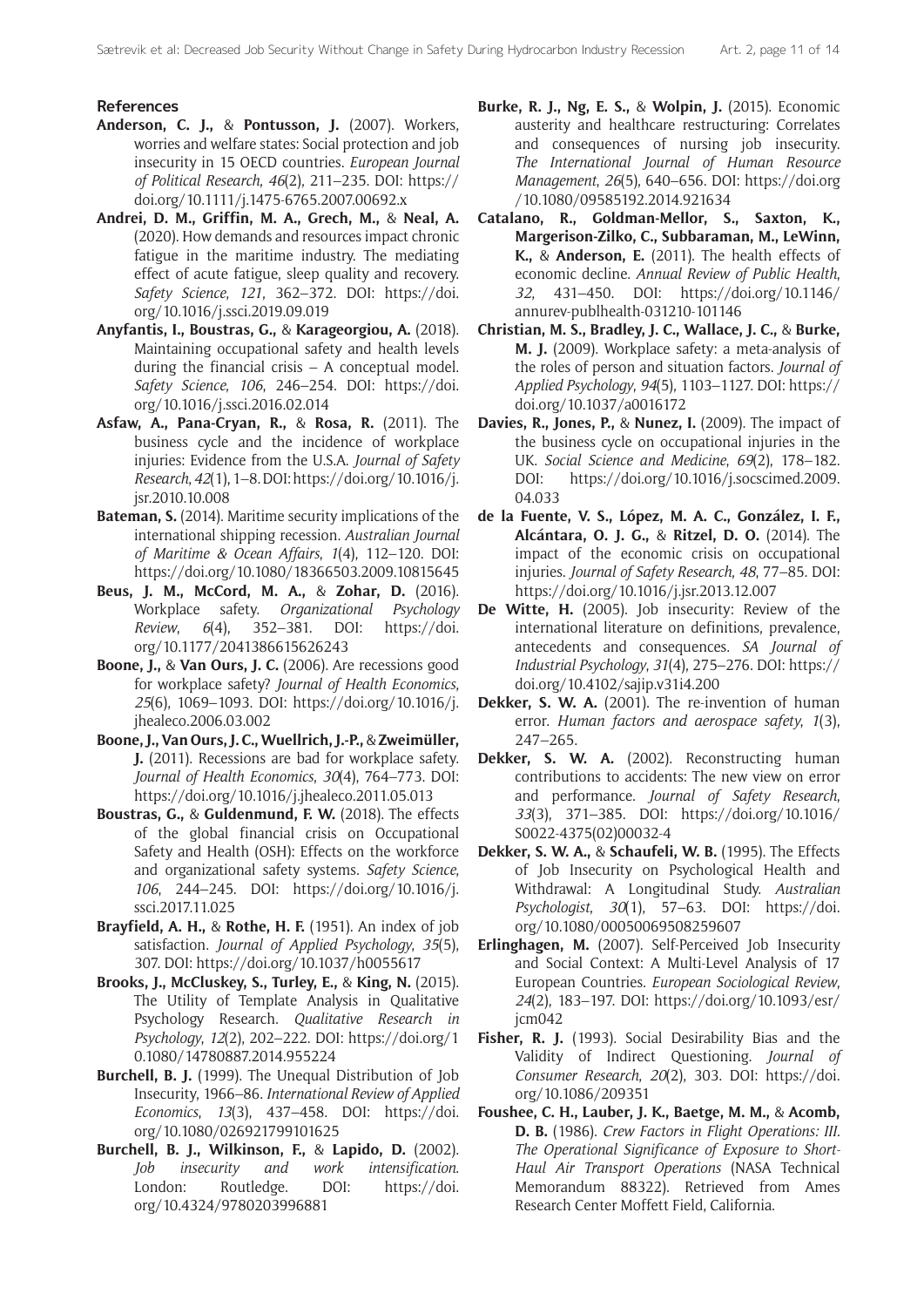- **Goodman, P. S.,** & **Leyden, D. P.** (1991). Familiarity and group productivity. *Journal of Applied Psychology*, *76*(4), 578–586. DOI: [https://doi.](https://doi.org/10.1037/0021-9010.76.4.578) [org/10.1037/0021-9010.76.4.578](https://doi.org/10.1037/0021-9010.76.4.578)
- **Griffin, M. A.,** & **Neal, A.** (2000). Perceptions of safety at work: A framework for linking safety climate to safety performance, knowledge, and motivation. *Journal of Occupational Health Psychology*, *5*(3), 347– 358. DOI: [https://doi.org/10.1037/1076-8998.](https://doi.org/10.1037/1076-8998.5.3.347) [5.3.347](https://doi.org/10.1037/1076-8998.5.3.347)
- **Guldenmund, F. W.** (2000). The nature of safety culture: A review of theory and research. *Safety Science*, *34*(1), 215–257. DOI: [https://doi.org/10.1016/](https://doi.org/10.1016/S0925-7535(00)00014-X) [S0925-7535\(00\)00014-X](https://doi.org/10.1016/S0925-7535(00)00014-X)
- **Håvold, J. I.,** & **Nesset, E.** (2009). From safety culture to safety orientation: Validation and simplification of a safety orientation scale using a sample of seafarers working for Norwegian ship owners. *Safety Science*, *47*(3), 305–326. DOI: [https://doi.](https://doi.org/10.1016/j.ssci.2008.05.002) [org/10.1016/j.ssci.2008.05.002](https://doi.org/10.1016/j.ssci.2008.05.002)
- **Head, M. L., Holman, L., Lanfear, R., Kahn, A. T.,** & **Jennions, M. D.** (2015). The extent and consequences of p-hacking in science. *PLoS Biology*, *13*(3), e1002106. DOI: [https://doi.org/10.1371/](https://doi.org/10.1371/journal.pbio.1002106) [journal.pbio.1002106](https://doi.org/10.1371/journal.pbio.1002106)
- **Hellgren, J., Sverke, M.,** & **Isaksson, K.** (2010). A Two-dimensional Approach to Job Insecurity: Consequences for Employee Attitudes and Well-being. *European Journal of Work and Organizational Psychology*, *8*(2), 179–195. DOI: <https://doi.org/10.1080/135943299398311>
- **Hetherington, C., Flin, R.,** & **Mearns, K.** (2006). Safety in shipping: The human element. *Journal of Safety Research*, *37*(4), 401–411. DOI: [https://doi.](https://doi.org/10.1016/j.jsr.2006.04.007) [org/10.1016/j.jsr.2006.04.007](https://doi.org/10.1016/j.jsr.2006.04.007)
- **Hofmann, D. A., Jacobs, R.,** & **Landy, F.** (1995). High reliability process industries: Individual, micro, and macro organizational influences on safety performance. *Journal of Safety Research*, *26*(3), 131–149. DOI: [https://doi.](https://doi.org/10.1016/0022-4375(95)00011-E) [org/10.1016/0022-4375\(95\)00011-E](https://doi.org/10.1016/0022-4375(95)00011-E)
- **Keim, A. C., Landis, R. S., Pierce, C. A.,** & **Earnest, D. R.** (2014). Why do employees worry about their jobs? A meta-analytic review of predictors of job insecurity. *Journal of Occupational Health Psychology*, *19*(3), 269. DOI: <https://doi.org/10.1037/a0036743>
- **Kerr, N. L.** (1998). HARKing: Hypothesizing after the results are known. *Personality and Social Psychology Review*, *2*(3), 196–217. DOI: [https://doi.](https://doi.org/10.1207/s15327957pspr0203_4) [org/10.1207/s15327957pspr0203\\_4](https://doi.org/10.1207/s15327957pspr0203_4)
- **Laporte, T. R.,** & **Consolini, P. M.** (1991). Working in Practice but Not in Theory: Theoretical Challenges of "High-Reliability Organizations". *Journal of Public Administration Research and Theory: J-PART*, *1*(1), 19–48. DOI: [https://doi.org/10.1093/](https://doi.org/10.1093/oxfordjournals.jpart.a037070) [oxfordjournals.jpart.a037070](https://doi.org/10.1093/oxfordjournals.jpart.a037070)
- **Lee, C., Huang, G.-H.,** & **Ashford, S. J.** (2018). Job Insecurity and the Changing Workplace: Recent Developments and the Future Trends in Job Insecurity Research. *Annual Review of Organizational Psychology and Organizational Behavior*, *5*(1),

335–359. DOI: [https://doi.org/10.1146/](https://doi.org/10.1146/annurev-orgpsych-032117-104651) [annurev-orgpsych-032117-104651](https://doi.org/10.1146/annurev-orgpsych-032117-104651)

- **Lim, V. K. G.** (2016). Job Insecurity and Its Outcomes: Moderating Effects of Work-Based and Nonwork-Based Social Support. *Human Relations*, *49*(2), 171–194. DOI:<https://doi.org/10.1177/001872679604900203>
- **Lübke, C.,** & **Erlinghagen, M.** (2014). Self-perceived job insecurity across Europe over time: Does changing context matter? *Journal of European Social Policy*, *24*(4), 319–336. DOI: [https://doi.](https://doi.org/10.1177/0958928714538215) [org/10.1177/0958928714538215](https://doi.org/10.1177/0958928714538215)
- **Madsen, P. M.** (2011). Perils and Profits. *Journal of Management*, *39*(3), 763–791. DOI: [https://doi.](https://doi.org/10.1177/0149206310396374) [org/10.1177/0149206310396374](https://doi.org/10.1177/0149206310396374)
- **Mau, S., Mewes, J.,** & **Schöneck, N. M.** (2012). What determines subjective socio-economic insecurity? Context and class in comparative perspective. *Socio-Economic Review*, *10*(4), 655–682. DOI: <https://doi.org/10.1093/ser/mws001>
- **McDermott, V.,** & **Hayes, J.** (2018). Risk shifting and disorganization in multi-tier contracting chains: The implications for public safety. *Safety Science*, *106*, 263–272. DOI: [https://doi.org/10.1016/j.](https://doi.org/10.1016/j.ssci.2016.11.018) [ssci.2016.11.018](https://doi.org/10.1016/j.ssci.2016.11.018)
- **Mearns, K.,** & **Flin, R.** (1995). Risk perception and attitudes to safety by personnel in the offshore oil and gas industry: A review. *Journal of Loss Prevention in the Process Industries*, *8*(5), 299–305. DOI: [https://](https://doi.org/10.1016/0950-4230(95)00032-V) [doi.org/10.1016/0950-4230\(95\)00032-V](https://doi.org/10.1016/0950-4230(95)00032-V)
- **Mearns, K., Whitaker, S. M.,** & **Flin, R.** (2003). Safety climate, safety management practice and safety performance in offshore environments. *Safety Science*, *41*(8), 641–680. DOI: [https://doi.](https://doi.org/10.1016/S0925-7535(02)00011-5) [org/10.1016/S0925-7535\(02\)00011-5](https://doi.org/10.1016/S0925-7535(02)00011-5)
- **Mucci, N., Giorgi, G., Roncaioli, M., Fiz Perez, J.,** & **Arcangeli, G.** (2016). The correlation between stress and economic crisis: A systematic review. *Neuropsychiatric Disease and Treatment*, *12*, 983–993. DOI: <https://doi.org/10.2147/NDT.S98525>
- **Nahrgang, J. D., Morgeson, P.,** & **Hofmann, D. A.** (2007). Predicting safety performance: a metaanalysis of safety and organizational constructs. *Paper presented at the 22nd Annual Conference of the Society for Industrial and Organizational Psychology*. DOI: [https://doi.org/10.1037/e51853](https://doi.org/10.1037/e518532013-512) [2013-512](https://doi.org/10.1037/e518532013-512)
- **Näswall, K.,** & **De Witte, H.** (2016). Who Feels Insecure in Europe? Predicting Job Insecurity from Background Variables. *Economic and Industrial Democracy*, *24*(2), 189–215. DOI: [https://doi.](https://doi.org/10.1177/0143831X03024002003) [org/10.1177/0143831X03024002003](https://doi.org/10.1177/0143831X03024002003)
- **Norwegian Ministry of Finance.** (2017). *Nasjonalbudsjettet 2018*. Norwegian Ministry of Finance.
- **Norwegian Ministry of Labour and Social Affairs.** (2018). *Meld. St. 12 (2017–2018)*. *Report to the Storting (white paper). Health, safety and environment in the petroleum industry*. Norwegian Ministry of Labour and Social Affairs.
- **Nosek, B. A., Ebersole, C. R., DeHaven, A. C.,** & **Mellor, D. T.** (2018). The preregistration revolution. *Proceedings of the National Academy of Sciences,*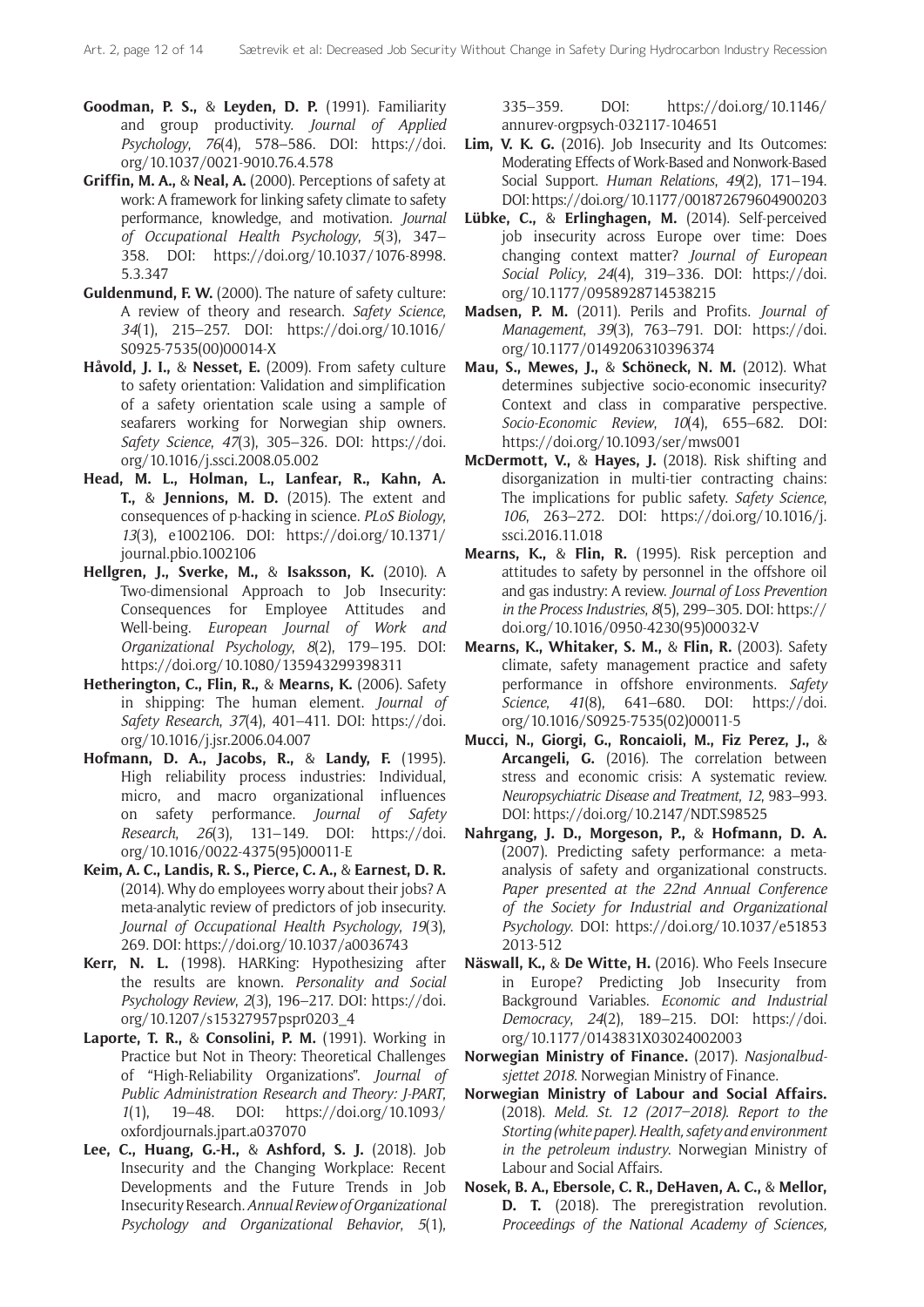*115*(11), 2600–2606. DOI: [https://doi.org/10.1073/](https://doi.org/10.1073/pnas.1708274114) [pnas.1708274114](https://doi.org/10.1073/pnas.1708274114)

- **Probst, T. M.,** & **Brubaker, T. L.** (2001). The effects of job insecurity on employee safety outcomes: cross-sectional and longitudinal explorations. *Journal of Occupational Health Psychology*, *6*(2), 139–159. DOI: [https://doi.org/10.1037/1076-8998.](https://doi.org/10.1037/1076-8998.6.2.139) [6.2.139](https://doi.org/10.1037/1076-8998.6.2.139)
- **Quinlan, M.,** & **Bohle, P.** (2009). Overstretched and unreciprocated commitment: reviewing research on the occupational health and safety effects of downsizing and job insecurity. *International Journal of Health Services*, *39*(1), 1–44. DOI: [https://doi.](https://doi.org/10.2190/HS.39.1.a) [org/10.2190/HS.39.1.a](https://doi.org/10.2190/HS.39.1.a)
- **Quinlan, M., Hampson, I.,** & **Gregson, S.** (2013). Outsourcing and offshoring aircraft maintenance in the US: Implications for safety. *Safety Science*, *57*, 283– 292. DOI:<https://doi.org/10.1016/j.ssci.2013.02.011>
- **Reason, J.** (1990). The contribution of latent human failures to the breakdown of complex systems. *Philosophical Transactions of the Royal Society of London. B, Biological Sciences*, *327*(1241), 475–484. DOI:<https://doi.org/10.1098/rstb.1990.0090>
- **Roberts, S. E.** (2002). Hazardous occupations in Great Britain. *Lancet*, *360*(9332), 543–544. DOI: [https://](https://doi.org/10.1016/S0140-6736(02)09708-8) [doi.org/10.1016/S0140-6736\(02\)09708-8](https://doi.org/10.1016/S0140-6736(02)09708-8)
- **Rothblum, A. M.** (2000). Human error and marine safety. *Paper presented at the National Safety Council Congress and Expo*, Orlando, FL.
- **Saus, E.-R., Espevik, R.,** & **Eid, J.** (2010). Situation awareness and shared mental models: Implications for training in Security operations. In P. T. Bartone, B. H. Johnsen, J. Eid, J. M. Violanti, & J. C. Laberg (Eds.), *Enhancing human performance in security operations* (pp. 161– 179). Springfield, Illinois: Charles C. Thomas.
- **Schneider, B., Hanges, P. J., Smith, D. B.,** & **Salvaggio, A. N.** (2003). Which comes first: employee attitudes or organizational financial and market performance? *Journal of Applied Psychology*, *88*(5), 836–851. DOI: [https://doi.](https://doi.org/10.1037/0021-9010.88.5.836) [org/10.1037/0021-9010.88.5.836](https://doi.org/10.1037/0021-9010.88.5.836)
- **Shoss, M. K.** (2017). Job Insecurity: An Integrative Review and Agenda for Future Research. *Journal of Management*, *43*(6), 1911–1939. DOI: [https://doi.](https://doi.org/10.1177/0149206317691574) [org/10.1177/0149206317691574](https://doi.org/10.1177/0149206317691574)
- **Sønderstrup-Andersen, H. H. K.,** & **Bach, E.** (2018). Managing preventive occupational health and safety activities in Danish enterprises during a period of financial crisis. *Safety Science*, *106*, 294–301. DOI: <https://doi.org/10.1016/j.ssci.2017.03.022>
- **Statistics Norway.** (2016, 2016/8/9). Sekundærnæringene: Fra industri til olje. Retrieved from [https://www.](https://www.ssb.no/befolkning/artikler-og-publikasjoner/_attachment/274437?_ts=1567e828450) [ssb.no/befolkning/artikler-og-publikasjoner/\\_](https://www.ssb.no/befolkning/artikler-og-publikasjoner/_attachment/274437?_ts=1567e828450) [attachment/274437?\\_ts=1567e828450](https://www.ssb.no/befolkning/artikler-og-publikasjoner/_attachment/274437?_ts=1567e828450)
- **Sundberg, J. D.** (2016, 2016/2/2). Oljeselskapenes kostnadskutt bekymrer Petroleumstilsynet. *E24*. Retrieved from [https://e24.no/energi/](https://e24.no/energi/oljebremsen/oljeselskapenes-kostnadskutt-bekymrer-petroleumstilsynet/23605428) [oljebremsen/oljeselskapenes-kostnadskutt](https://e24.no/energi/oljebremsen/oljeselskapenes-kostnadskutt-bekymrer-petroleumstilsynet/23605428)[bekymrer-petroleumstilsynet/23605428](https://e24.no/energi/oljebremsen/oljeselskapenes-kostnadskutt-bekymrer-petroleumstilsynet/23605428)
- **Sverke, M.,** & **Hellgren, J.** (2002). The Nature of Job Insecurity: Understanding Employment

Uncertainty on the Brink of a New Millennium. *Applied Psychology*, *51*(1), 23–42. DOI: [https://doi.](https://doi.org/10.1111/1464-0597.0077z) [org/10.1111/1464-0597.0077z](https://doi.org/10.1111/1464-0597.0077z)

- **Sverke, M., Hellgren, J.,** & **Näswall, K.** (2002). No security: A meta-analysis and review of job insecurity and its consequences. *Journal of Occupational Health Psychology*, *7*(3), 242–264. DOI: [https://doi.](https://doi.org/10.1037/1076-8998.7.3.242) [org/10.1037/1076-8998.7.3.242](https://doi.org/10.1037/1076-8998.7.3.242)
- **Sætrevik, B.,** & **Hystad, S. W.** (2017). Situation awareness as a determinant for unsafe actions and subjective risk assessment on offshore attendant vessels. *Safety science*, *93*, 214–221. DOI: [https://doi.](https://doi.org/10.1016/j.ssci.2016.12.012) [org/10.1016/j.ssci.2016.12.012](https://doi.org/10.1016/j.ssci.2016.12.012)
- **Sætrevik, B.,** & **Hystad, S. W.** (2019, February 19). Ship leadership, situation awareness and crew safety behavior-Pre-registered replications in two survey datasets. DOI:<https://doi.org/10.31219/osf.io/y6jsa>
- **van't Veer, A. E.,** & **Giner-Sorolla, R.** (2016). Preregistration in social psychology—A discussion and suggested template. *Journal of Experimental Social Psychology*, *67*, 2–12. DOI: [https://doi.](https://doi.org/10.1016/j.jesp.2016.03.004 ) [org/10.1016/j.jesp.2016.03.004](https://doi.org/10.1016/j.jesp.2016.03.004 )
- **Watson, W. E., Michaelsen, L. K.,** & **Sharp, W.** (1991). Member competence, group interaction, and group decision making: A longitudinal study. *Journal of Applied Psychology*, *76*(6), 803–809. DOI: [https://](https://doi.org/10.1037/0021-9010.76.6.803) [doi.org/10.1037/0021-9010.76.6.803](https://doi.org/10.1037/0021-9010.76.6.803)
- **Young, S. A.,** & **Blitvich, J.** (2018). Safety in hard times – A qualitative analysis of safety concerns in two industrial plants under financial duress. *Safety Science*, *102*, 118–124. DOI: [https://doi.](https://doi.org/10.1016/j.ssci.2017.10.008) [org/10.1016/j.ssci.2017.10.008](https://doi.org/10.1016/j.ssci.2017.10.008)
- **Zenger, T. R.,** & **Lawrence, B. S.** (1989). Organizational Demography: The Differential Effects of Age and Tenure Distributions on Technical Communication. *Academy of Management Journal*, *32*(2), 353–376. DOI: [https://doi.org/10.2307/256](https://doi.org/10.2307/256366) [366](https://doi.org/10.2307/256366)
- **Zohar, D.** (1980). Safety climate in industrial organizations: theoretical and applied implications. *Journal of Applied Psychology*, *65*(1), 96. DOI: <https://doi.org/10.1037/0021-9010.65.1.96>
- **Zohar, D.** (2000). A group-level model of safety climate: testing the effect of group climate on microaccidents in manufacturing jobs. *Journal of Applied Psychology*, *85*(4), 587–596. DOI: [https://](https://doi.org/10.1037//0021-9010.85.4.587) [doi.org/10.1037//0021-9010.85.4.587](https://doi.org/10.1037//0021-9010.85.4.587)
- **Zohar, D.** (2010). Thirty years of safety climate research: reflections and future directions. *Accident Analysis & Prevention*, *42*(5), 1517–1522. DOI: [https://doi.](https://doi.org/10.1016/j.aap.2009.12.019) [org/10.1016/j.aap.2009.12.019](https://doi.org/10.1016/j.aap.2009.12.019)
- **Zohar, D.,** & **Luria, G.** (2005). A multilevel model of safety climate: Cross-level relationships between organization and group-level climates. *Journal of Applied Psychology*, *90*(4), 616. DOI: [https://doi.](https://doi.org/10.1037/0021-9010.90.4.616) [org/10.1037/0021-9010.90.4.616](https://doi.org/10.1037/0021-9010.90.4.616)
- **Zoupanou, Z.,** & **Rydstedt, L. W.** (2019). The mediating and moderating role of affective rumination between work interruptions and well-being. *Work*, *62*(4), 553–561. DOI: [https://doi.org/10.3233/](https://doi.org/10.3233/WOR-192890) [WOR-192890](https://doi.org/10.3233/WOR-192890)